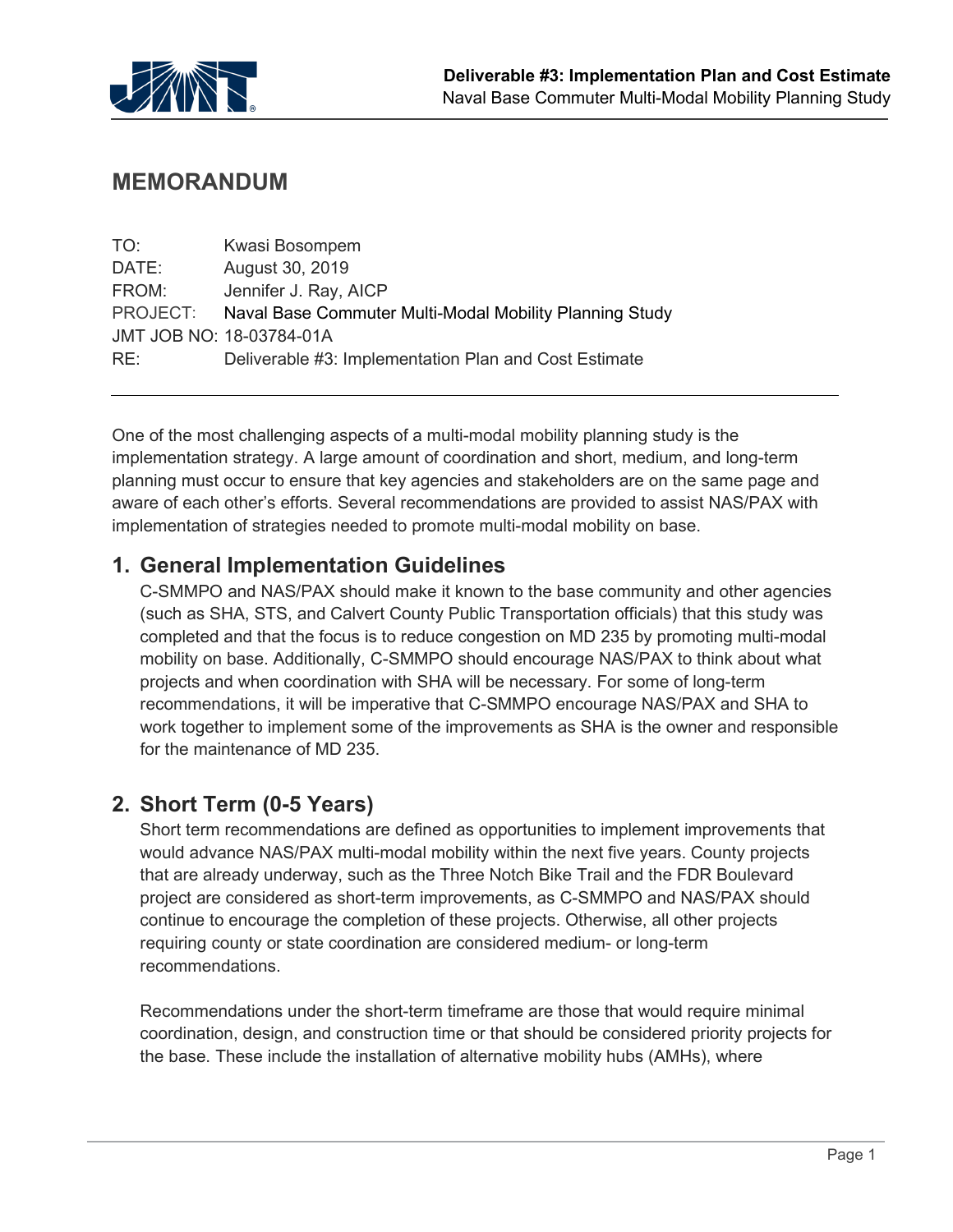

amenities such as a bike share program, bike storage facilities, and shelters for transit are to be placed. It is important to note that these facilities can be constructed before the implementation of the on-base shuttle system because of the numerous benefits they provide for other means of transportation around base. Additionally, it is imperative that the installation of shower and locker facilities around base be considered a short-term project, as the availability of showers will be the first step in successfully promoting bicycling to and around base as a viable means of transportation.

Transportation Demand Management (TDM) improvements are also all considered shortterm coordination efforts as they are concepts that utilize and optimize the existing transportation systems without any capacity and/or construction activities. This is accomplished by reducing the travel demand on existing facilities during the peak traffic times. TDM improvements are also being recommended to promote change in behavior for the way NAS/PAX employees think about transportation. While the installation of additional sidewalk facilities or bike lanes may not garner much attention at first, the inclusion of these new facilities with the promotion of wellness education, transit education campaigns, and other outreach efforts can encourage people to change their behavior.

See the matrix of recommendations and responsibilities for a full list of short-term recommendations.

## **3. Medium Term (5-10 Years)**

Medium term recommendations are defined as opportunities to implement improvements that would advance NAS/PAX multi-modal mobility within the next five to ten years. Many of these projects seek to improve roadway or intersection operations on base as well as off base on MD 235. Medium term recommendations build upon the short-term recommendations and assume that they have been completed.

Recommendations under the medium-term timeframe are those that require greater coordination efforts and potentially a greater design and construction phase. In order to move these projects along, C-SMMPO should encourage NAS/PAX to begin some of the coordination efforts in a short-term timeframe. Examples of these recommendations include expanding the bike lane network on base, constructing sidewalks in a continuous manner, and redesigning some of the intersections on base to maximize efficiency. Off base, a crucial medium-term recommendation is the construction of a new pedestrian crossing of MD-235 (of which coordination should begin as soon as possible) and the extension/ repair of bike lanes along MD 235.

See the matrix of recommendations and responsibilities for a full list of medium-term recommendations.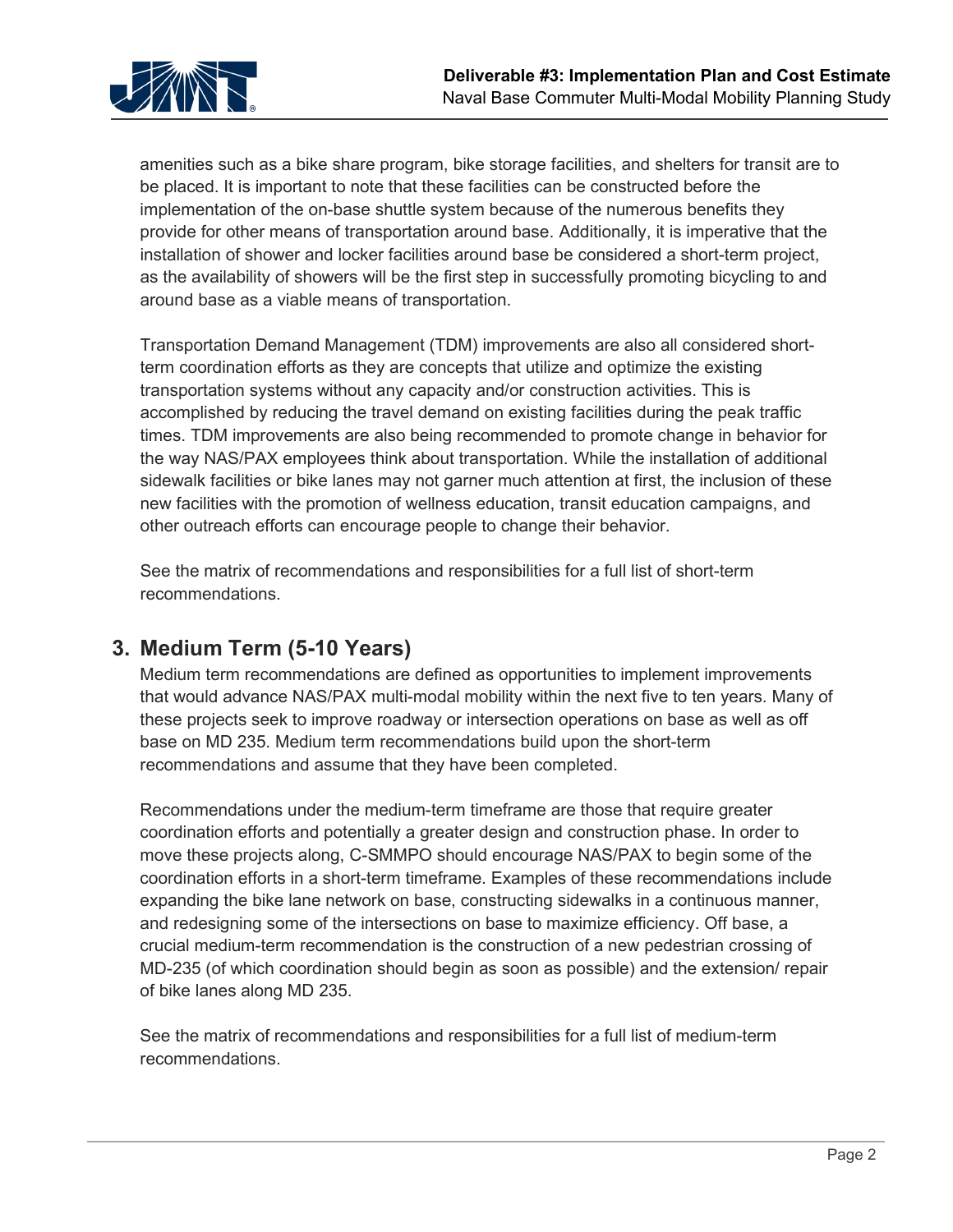

# **4. Long Term (10+ Years)**

Long term recommendations predominately include opportunities to expand multi-modal mobilities to its "ultimate" condition. These projects will require the most coordination, design and construction time, and financially will be some of the largest projects. Long term projects build off all recommendations to date and assume they have been completed.

Examples of long-term recommendations include creating a fully separated bike facility adjacent to MD 235 and extending roads on base. It is important to note that there is carryon of medium-term projects into the long-term timeframe; this is to account to the lengthy period of time that coordination and construction activities will require.

See the matrix of recommendations and responsibilities for a full list of long-term recommendations.

### **5. Recommendation Matrix**

A matrix has been developed to organize and present a timeline of recommendation implementation in an organized manner. Recommended projects have been organized based on target category consistent with the Naval Base Multi-Modal Mobility Planning Study.

The timeline for each recommended project is broken down into three sections: coordination, design, and construction. It is important to note that many of these recommendations will require coordination throughout the entirety of the implementation cycle; however, for presentation purposes has only been included as in the initial phases of implementation. Each project also has a recommended key agency that C-SMMPO should coordinate efforts with for recommendation implementation.

## **6. Cost Estimate**

A planning level cost estimate has been prepared for all recommendations. The cost summary and cost analysis by recommendation can be found following the recommendation matrix.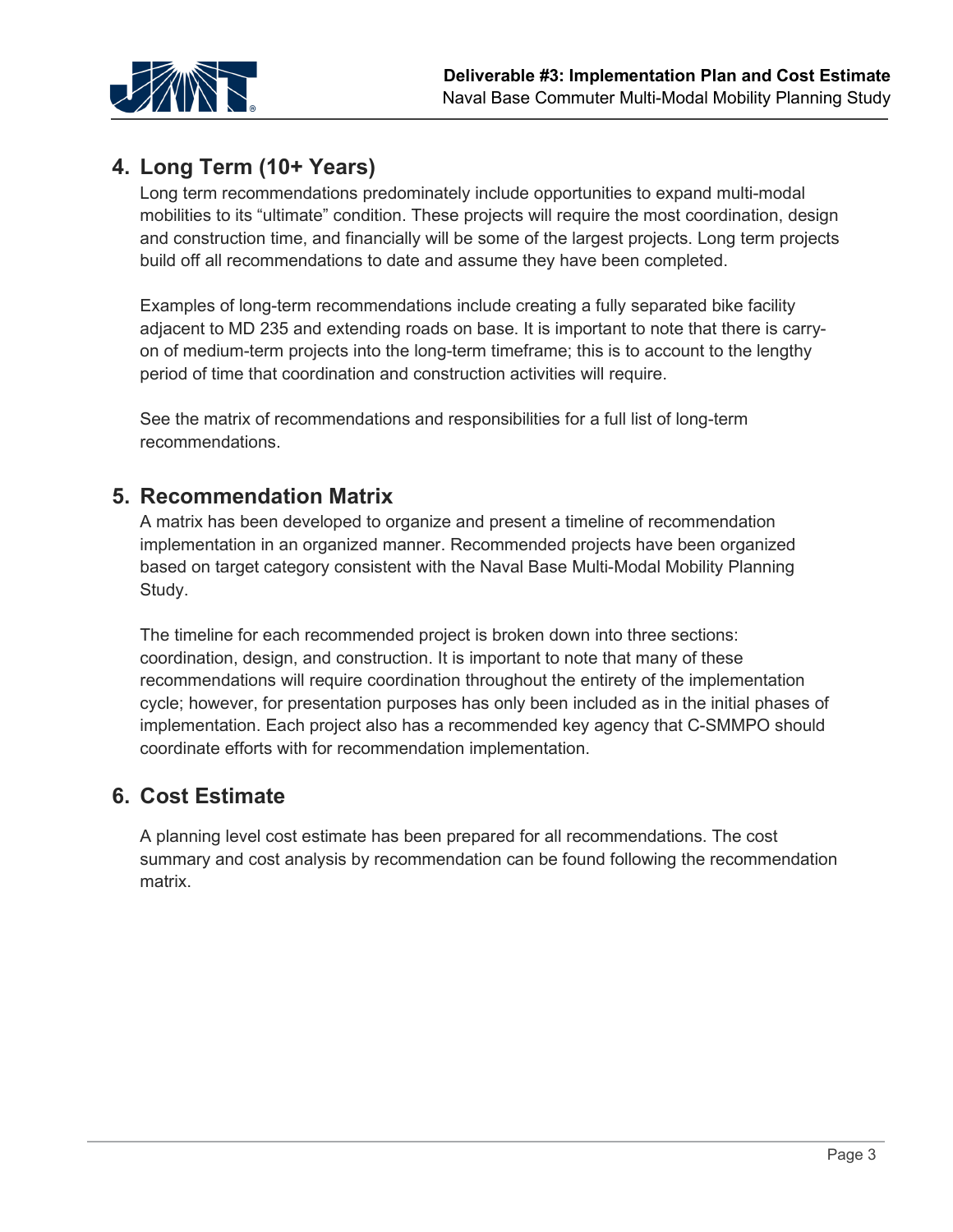|                  | <b>Matrix of Recommendations and Responsibilities</b>                                                                                 |                                                                          |                                |                                                            |              |                                                 |                                                                                                                                                                                                                                                     |  |  |  |  |  |
|------------------|---------------------------------------------------------------------------------------------------------------------------------------|--------------------------------------------------------------------------|--------------------------------|------------------------------------------------------------|--------------|-------------------------------------------------|-----------------------------------------------------------------------------------------------------------------------------------------------------------------------------------------------------------------------------------------------------|--|--|--|--|--|
|                  |                                                                                                                                       |                                                                          |                                | Naval Base Commuter Multi-Modal Mobility Planning Study    |              |                                                 |                                                                                                                                                                                                                                                     |  |  |  |  |  |
|                  |                                                                                                                                       |                                                                          |                                | <b>Timeframe</b>                                           |              |                                                 |                                                                                                                                                                                                                                                     |  |  |  |  |  |
|                  | Project                                                                                                                               | Cost*                                                                    | <b>Short Term</b><br>0-5 Years | <b>Medium Term</b><br>Long Term<br>5-10 Years<br>10+ Years |              | <b>Key Agencies**</b>                           | <b>Process to Implement / Remarks</b>                                                                                                                                                                                                               |  |  |  |  |  |
|                  |                                                                                                                                       |                                                                          |                                |                                                            |              |                                                 |                                                                                                                                                                                                                                                     |  |  |  |  |  |
| 1.1              | Install Alternative Mobility Hubs (AMH): to include bike racks, bus<br>shelters, and signage                                          | \$250,00 - \$300,000                                                     |                                |                                                            |              | NAS/PAX                                         | Secure funding to install AMHs at the 11 key nodes identified in the Naval Base<br>Commuter Multi-Modal Mobility Planning Study.                                                                                                                    |  |  |  |  |  |
| 1.2              | Develop an On-Base Shuttle System: NAS/PAX to secure funding<br>for vehicles                                                          | No additional cost                                                       |                                |                                                            |              | <b>NAS/PAX</b>                                  | Secure funding for transit vehicles and develop an operating schedule.                                                                                                                                                                              |  |  |  |  |  |
| 1.3              | Reinstate the On-Call Taxi Service                                                                                                    | No Cost                                                                  |                                |                                                            |              | <b>NAS/PAX</b>                                  | Futher encourage NAS/PAX officials to implement and fund the service.                                                                                                                                                                               |  |  |  |  |  |
|                  |                                                                                                                                       |                                                                          |                                | <b>Bicycle Improvements</b>                                |              |                                                 |                                                                                                                                                                                                                                                     |  |  |  |  |  |
| 2.1              | Implement a bike share program on-base                                                                                                | \$150,000 - \$200,000                                                    |                                |                                                            |              | <b>NAS/PAX</b><br>St. Mary's County             | Work with NAS/PAX officials and St. Mary's County to coordinate with bike share<br>providers to bring the infrastructure to base.                                                                                                                   |  |  |  |  |  |
| 2.2              | Install shower and locker facilities on base                                                                                          | \$40,000 - \$45,000                                                      |                                |                                                            |              | <b>NAS/PAX</b>                                  | Install shower and locker facilites at key employment centers.                                                                                                                                                                                      |  |  |  |  |  |
| 2.3              | Supply additional bicycle storage areas                                                                                               | \$35,000 - \$40,000                                                      |                                |                                                            |              | NAS/PAX                                         | Install bicycle storage areas at key employment centers.                                                                                                                                                                                            |  |  |  |  |  |
| 2.4              | Implement a Bicycle Subsidy Benefit Program                                                                                           | No Cost                                                                  |                                |                                                            |              | NAS/PAX<br><b>DOD</b><br>DOI                    | Coordinate with DOD to adopt the DOI's Transportation Subsidy Program.                                                                                                                                                                              |  |  |  |  |  |
| 2.5a             | Expand bike lane network on base                                                                                                      | Included in cost of 4.9                                                  |                                |                                                            |              | <b>NAS/PAX</b>                                  | Expand bike lane infrastructure in key locations outlined in the Naval Base Commuter<br>Multi-Modal Mobility Planning Study.                                                                                                                        |  |  |  |  |  |
| 2.5 <sub>b</sub> | Install sharrow markings on secondary and local roads                                                                                 | Included in cost of 4.9                                                  |                                |                                                            |              | <b>NAS/PAX</b>                                  | Install sharrow markings on all roads without a bike lane.                                                                                                                                                                                          |  |  |  |  |  |
| 2.6a             | Re-stripe existing bike lanes on MD 235                                                                                               | \$150,000 - \$200,000                                                    |                                |                                                            |              | <b>MDOT SHA</b><br>St. Mary's County            | Re-stripe bike lanes on MD 235 to ensure visibility and comply with current SHA<br>design standards                                                                                                                                                 |  |  |  |  |  |
| 2.6 <sub>b</sub> | Create a separated bike path along MD 235                                                                                             | \$7 - \$10 Million                                                       |                                |                                                            |              | <b>MDOT SHA</b><br>St. Mary's County            | Educate St. Mary's County on the importance of bicycle safety and promote the<br>removal of bike lanes on MD 235 and the creation of separate bicycle facilities that<br>are adjacent to MD 235. Coordinate with the county and SHA to utilize ROW. |  |  |  |  |  |
| 2.6c             | Extend bike lane on MD 235 between Cedar Point Rd and<br>Hermanville Rd                                                               | \$75,000 - \$100,000                                                     |                                |                                                            |              | <b>MDOT SHA</b><br>St. Mary's County            | Coordinate with St. Mary's County and SHA to utilize ROW to extend the existing bike<br>lane on MD 235.                                                                                                                                             |  |  |  |  |  |
| 2.6d             | Complete the FDR Boulevard Project                                                                                                    | \$12 Million (Currently<br>included in the St.<br>Mary's Capital Budget) |                                |                                                            |              | NAS/PAX<br><b>MDOT SHA</b><br>St. Mary's County | Encourage St. Mary's County to continue funding for the extension of FDR Boulevard.                                                                                                                                                                 |  |  |  |  |  |
| 2.6e             | Complete the Three Notch Bike Trail                                                                                                   | Included in completion<br>cost of 2.6d                                   |                                |                                                            |              | NAS/PAX<br><b>MDOT SHA</b><br>St. Mary's County | Encourage St. Mary's County to continue funding for the completion of the bike trail in<br>order to promote biking as a viable form of transportation to access base.                                                                               |  |  |  |  |  |
| 2.6f             | Create a bicyclist education and safety campaign                                                                                      | \$20,000 - \$30,000                                                      |                                |                                                            |              | NAS/PAX                                         | Coordinate with NAS/PAX to develop a public outreach campaign that will disperse<br>information regarding upgrades and implementation of bike lanes, bike share, new<br>facilities, and general bicyclist safety tips.                              |  |  |  |  |  |
|                  | *Feasibility level construction cost estimates<br>** Key Agencies for C-SMMPO to coordinate efforts for recommendation implementation |                                                                          | Coordination                   | Design                                                     | Construction |                                                 |                                                                                                                                                                                                                                                     |  |  |  |  |  |

#### **Process to Implement / Remarks**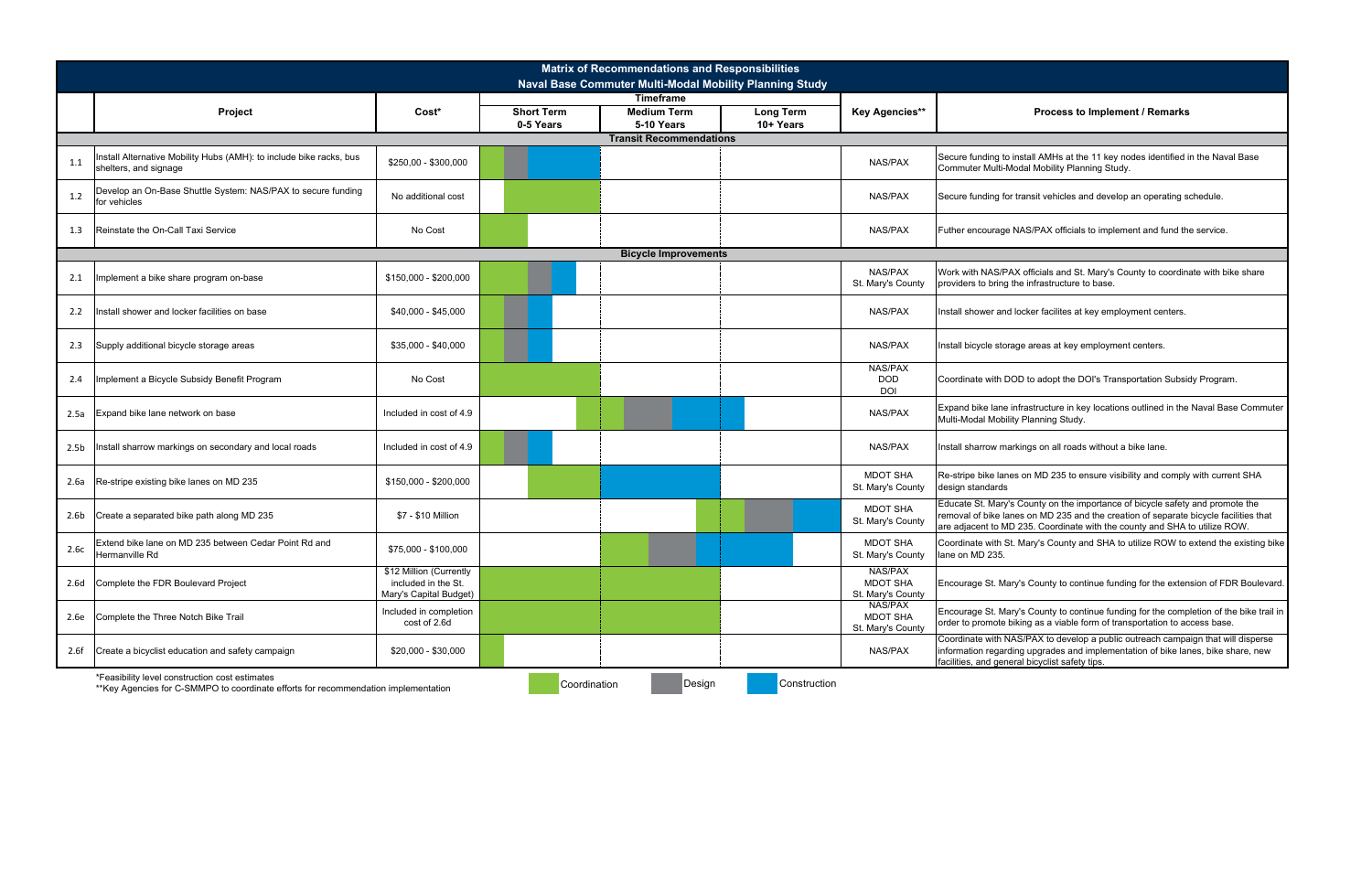|      |                                                                                                                                       |                         |                                                                                        | <b>Matrix of Recommendations and Responsibilities</b><br>Naval Base Commuter Multi-Modal Mobility Planning Study |                                |                                      |                                                                                                                                                                                                                                                |
|------|---------------------------------------------------------------------------------------------------------------------------------------|-------------------------|----------------------------------------------------------------------------------------|------------------------------------------------------------------------------------------------------------------|--------------------------------|--------------------------------------|------------------------------------------------------------------------------------------------------------------------------------------------------------------------------------------------------------------------------------------------|
|      | Project                                                                                                                               | Cost*                   | <b>Timeframe</b><br><b>Short Term</b><br><b>Medium Term</b><br>5-10 Years<br>0-5 Years |                                                                                                                  | <b>Long Term</b><br>$10+Years$ | <b>Key Agencies**</b>                | Process to Implement / Remarks                                                                                                                                                                                                                 |
|      |                                                                                                                                       |                         |                                                                                        |                                                                                                                  |                                |                                      |                                                                                                                                                                                                                                                |
| 3.1  | Construct sidewalks in a continuous manner throughout base                                                                            | \$25 - \$30 Million     |                                                                                        |                                                                                                                  |                                | NAS/PAX                              | Work with NAS/PAX to identify all locations on base where sidewalks and crosswalk<br>infrastructure is missing. Primary focus should be on areas surrounding the identifed<br>key employment nodes and areas around bus stops.                 |
| 3.2  | nstall pedestrian crossing signals and crosswalks at all appropriate<br>intersections thorughout base                                 | \$300,000 - \$400,000   |                                                                                        |                                                                                                                  |                                | <b>NAS/PAX</b>                       | Work with NAS/PAX to inventory intersections on base and install crosswalks. Survey<br>signaled intersections and ensure proper pedestrian crossing signals are active and<br>in proper shape.                                                 |
| 3.3  | Install a pedestrian crossing of MD 235                                                                                               | \$200,000 - \$250,000   |                                                                                        |                                                                                                                  |                                | <b>MDOT SHA</b><br>St. Mary's County | Coordinate with MD SHA to install a signalized pedestrian crossing on the southeast<br>side of the MD 235/Cedar Point Road intersection.                                                                                                       |
| 3.4  | Reimagine the Tulagi Place Park and Ride                                                                                              | No Cost                 |                                                                                        |                                                                                                                  |                                | NAS/PAX<br>St. Mary's County         | Coordinate with St. Mary's County to secure continued usage of the Tulagi Place<br>Park and Ride. Promote the value of the park and ride as a food truck hub and<br>connect with local food trucks to encourage a weekly or monthly gathering. |
| 3.5  | Increase ADA compliancy                                                                                                               | Included in cost of 3.1 |                                                                                        |                                                                                                                  |                                | NAS/PAX                              | Work with NAS/PAX to survey existing pedestrian infrastructure on base and ensure<br>that existing and future entities conform to ADA requirements.                                                                                            |
|      |                                                                                                                                       |                         |                                                                                        | <b>Recommended Geometric Changes</b>                                                                             |                                |                                      |                                                                                                                                                                                                                                                |
| 4.1  | Add a bike lane from the intersection of MD 235 and Cedar Point<br>Road to Millstone Road.                                            | \$50,000 - \$75,000     |                                                                                        |                                                                                                                  |                                | NAS/PAX<br><b>MDOT SHA</b>           | Coordinate with NAS/PAX officials to construct these changes.                                                                                                                                                                                  |
| 4.2  | Redesign intersection of Cuddihy Road and Buse Road to realign<br>turn lanes.                                                         | \$125,000 - \$175,000   |                                                                                        |                                                                                                                  |                                | <b>NAS/PAX</b>                       | Coordinate with NAS/PAX officials to construct these changes.                                                                                                                                                                                  |
| 4.3  | nstall pedestrian crossing signals and crosswalks at the Buse<br>Road/Cuddihy Road intersection.                                      | Included in cost of 4.2 |                                                                                        |                                                                                                                  |                                | <b>NAS/PAX</b>                       | Coordinate with NAS/PAX officials to construct these changes.                                                                                                                                                                                  |
| 4.4  | Widen Cedar Point Road from intersection of MD 235 to Cuddihy<br>Road to accommodate bike lane                                        | \$225,000 - \$275,000   |                                                                                        |                                                                                                                  |                                | NAS/PAX<br><b>MDOT SHA</b>           | Coordinate with NAS/PAX officials to construct these changes.                                                                                                                                                                                  |
| 4.5  | Revise Liljencrantz westbound approach to only allow right turns<br>during the AM peak hours.                                         | \$500 - \$1,200         |                                                                                        |                                                                                                                  |                                | <b>NAS/PAX</b>                       | Coordinate with NAS/PAX officials to construct these changes.                                                                                                                                                                                  |
| 4.6  | Extend Davis Spur Road to Tate Road                                                                                                   | \$500,000 - \$600,000   |                                                                                        |                                                                                                                  |                                | <b>NAS/PAX</b>                       | Coordinate with NAS/PAX officials to construct these changes.                                                                                                                                                                                  |
| 4.7  | Install pedestrian signal to existing traffic signal at Cedar Point/Tate<br>Road intersection.                                        | \$125,000 - \$175,000   |                                                                                        |                                                                                                                  |                                | <b>NAS/PAX</b>                       | Coordinate with NAS/PAX officials to construct these changes.                                                                                                                                                                                  |
| 4.8  | Implement back-in on-street parking only                                                                                              | No Cost                 |                                                                                        |                                                                                                                  |                                | NAS/PAX                              | Coordinate with NAS/PAX officials to construct these changes.                                                                                                                                                                                  |
| 4.9  | Re-stripe the entire bike loop around base                                                                                            | \$600,000 - \$700,000   |                                                                                        |                                                                                                                  |                                | <b>NAS/PAX</b>                       | Coordinate with NAS/PAX officials to construct these changes.                                                                                                                                                                                  |
| 4.10 | Improve all taxiway crossings                                                                                                         | \$1.0 - \$1.5 Million   |                                                                                        |                                                                                                                  |                                | NAS/PAX                              | Coordinate with NAS/PAX officials to construct these changes.                                                                                                                                                                                  |
|      | *Feasibility level construction cost estimates<br>** Key Agencies for C-SMMPO to coordinate efforts for recommendation implementation |                         | Coordination                                                                           | Design                                                                                                           | Construction                   |                                      |                                                                                                                                                                                                                                                |

#### **Process to Implement / Remarks**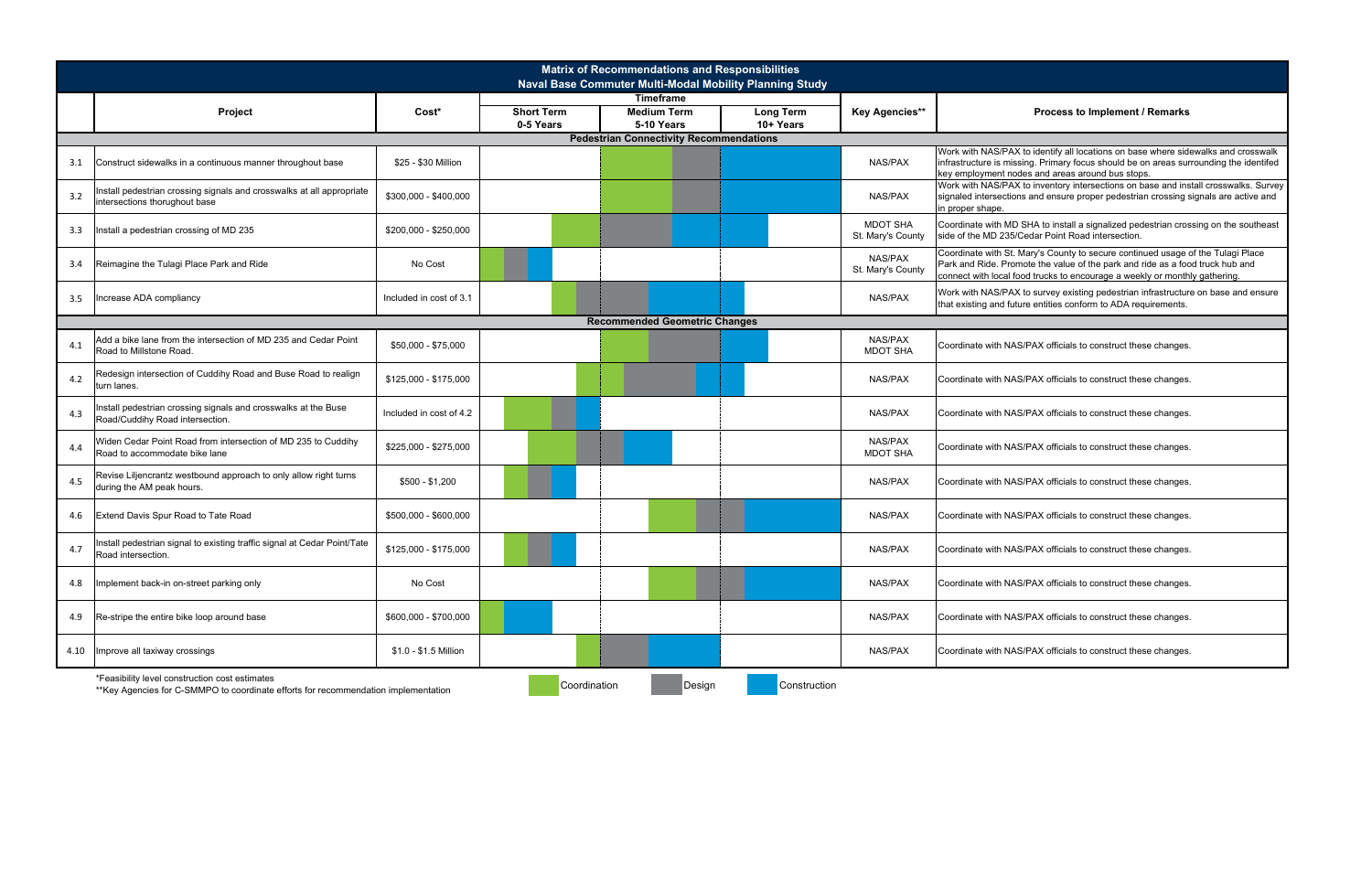|                                                      |                                                                                                                                      |                     |                   | <b>Matrix of Recommendations and Responsibilities</b>   |                  |                |                                                 |  |  |  |  |
|------------------------------------------------------|--------------------------------------------------------------------------------------------------------------------------------------|---------------------|-------------------|---------------------------------------------------------|------------------|----------------|-------------------------------------------------|--|--|--|--|
|                                                      |                                                                                                                                      |                     |                   | Naval Base Commuter Multi-Modal Mobility Planning Study |                  |                |                                                 |  |  |  |  |
|                                                      |                                                                                                                                      |                     |                   | <b>Timeframe</b>                                        |                  |                |                                                 |  |  |  |  |
|                                                      | Project                                                                                                                              | Cost*               | <b>Short Term</b> | <b>Medium Term</b>                                      | <b>Long Term</b> | Key Agencies** |                                                 |  |  |  |  |
|                                                      |                                                                                                                                      |                     | 0-5 Years         | 5-10 Years                                              | 10+ Years        |                |                                                 |  |  |  |  |
| <b>Transportation Demand Management Improvements</b> |                                                                                                                                      |                     |                   |                                                         |                  |                |                                                 |  |  |  |  |
| 5.1                                                  | Implement staggered work hours                                                                                                       | No Cost             |                   |                                                         |                  | NAS/PAX        | Coordinate with di<br>schedule schedul          |  |  |  |  |
| 5.2                                                  | Increase telework opportunities                                                                                                      | No Cost             |                   |                                                         |                  | NAS/PAX        | Work with differen                              |  |  |  |  |
| 5.3                                                  | Implement Transportation Stipend promotion                                                                                           | No Cost             |                   |                                                         |                  | NAS/PAX        | Work with NAS/P/<br>mail blasts and ot          |  |  |  |  |
| 5.4                                                  | Create a forum for car/van pool participants                                                                                         | No Cost             |                   |                                                         |                  | NAS/PAX        | Work with NAS/P/<br>easily connect wit<br>base. |  |  |  |  |
| 5.5                                                  | Implement a Transit Awareness Campaign                                                                                               | $$20,000 - $30,000$ |                   |                                                         |                  | NAS/PAX        | Encourage NAS/F<br>on base. A media             |  |  |  |  |
|                                                      | *Feasibility level construction cost estimates<br>**Key Agencies for C-SMMPO to coordinate efforts for recommendation implementation |                     | Coordination      | Design                                                  | Construction     |                |                                                 |  |  |  |  |

\*\*Key Agencies for C-SMMPO to coordinate efforts for recommendation implementation

#### **Process to Implement / Remarks**

lifferent base divisions to create a consistent staggered work<br>le among offices and departments.

nt base entities to promote consistent telework options.

IAX to include information about the stipend program in weekly e-<br>ther social media outreach posts.

AX to develop a secure forum that will allow base employees to th one another when searching for alternative methods to get to

PAX to develop a media campaign to promote multi-modal mobility<br>ι campaign is ongoing requiring constant updates.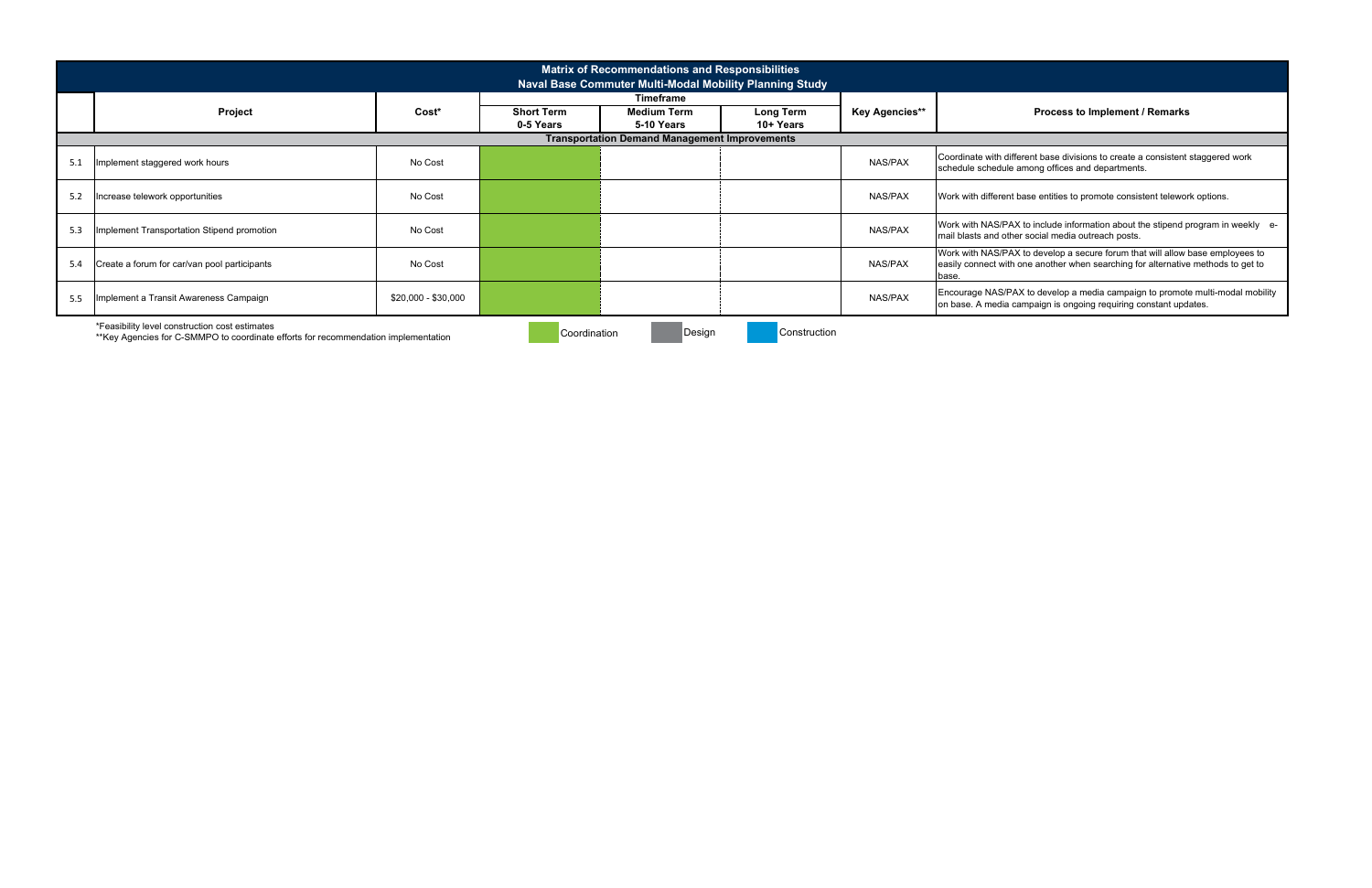|             | Naval Base Commuter Multi-Modal Mobility Planning Study<br><b>Cost Analysis</b><br>Site Option: 1.1 Develop On-Base Shuttle System |             |              |            |                  |                    |                   |                                          |  |  |  |  |
|-------------|------------------------------------------------------------------------------------------------------------------------------------|-------------|--------------|------------|------------------|--------------------|-------------------|------------------------------------------|--|--|--|--|
|             | <b>Roadway Costs</b>                                                                                                               |             |              |            |                  |                    |                   |                                          |  |  |  |  |
|             |                                                                                                                                    |             |              |            |                  |                    |                   |                                          |  |  |  |  |
| Item No.    | <b>Description</b>                                                                                                                 | <b>Unit</b> | Quantity     |            | <b>Unit Cost</b> |                    | <b>Total Cost</b> | <b>Notes</b>                             |  |  |  |  |
|             |                                                                                                                                    |             |              |            |                  |                    |                   |                                          |  |  |  |  |
| Preliminary |                                                                                                                                    |             |              |            |                  |                    |                   |                                          |  |  |  |  |
|             | Mobilization                                                                                                                       | LS          | $\mathbf{1}$ |            |                  | $\zeta$            |                   | 11,010.00 12% of total construction cost |  |  |  |  |
|             | <b>Construction Stake Out</b>                                                                                                      | LS          | $\mathbf{1}$ |            |                  | $\overline{\xi}$   |                   | 1,835.00 2% of total construction cost   |  |  |  |  |
|             |                                                                                                                                    |             |              |            |                  |                    |                   |                                          |  |  |  |  |
| Roadway     |                                                                                                                                    |             |              |            |                  |                    |                   |                                          |  |  |  |  |
|             | <b>Bus Shelter</b>                                                                                                                 | EA          | 13           | \$         | $1,600.00$ \$    |                    | 20,800.00         | 13 Buildings - 2 showers each            |  |  |  |  |
|             |                                                                                                                                    |             |              |            |                  |                    |                   | 2016 RS Means - page 291                 |  |  |  |  |
|             | <b>Bike Racks</b>                                                                                                                  | EA          | 11           | \$         | $700.00$ \$      |                    | 7,700.00          | 2017 RS Means - page 190                 |  |  |  |  |
|             | Small Sign on Wood Supports                                                                                                        | EA          | 11           | \$         | 500.00           | -Ś                 | 5,500.00          |                                          |  |  |  |  |
|             | Concrete Sidewalk, 5"                                                                                                              | SF          | 3,850        | Ś.         | 15.00            | -\$                | 57,750.00         |                                          |  |  |  |  |
|             | <b>Subtotal</b>                                                                                                                    |             |              |            |                  | $\zeta$            | 91,750.00         |                                          |  |  |  |  |
|             |                                                                                                                                    |             |              |            |                  |                    |                   |                                          |  |  |  |  |
|             | <b>Contingent Categories</b>                                                                                                       |             |              |            | <b>Subtotal</b>  | \$                 | 104,595.00        |                                          |  |  |  |  |
|             | Preliminary                                                                                                                        |             | 40%          | \$         | $104,595.00$ \$  |                    | 41,838.00         |                                          |  |  |  |  |
|             | Drainage                                                                                                                           |             | 30%          | \$         | 104,595.00       | $\vert$ \$         | 31,378.50         |                                          |  |  |  |  |
|             | Landscape                                                                                                                          |             | 6%           | Ś          | $104,595.00$ \$  |                    | 6,275.70          |                                          |  |  |  |  |
|             |                                                                                                                                    |             |              |            |                  |                    |                   |                                          |  |  |  |  |
|             | Subtotal 2                                                                                                                         |             |              |            |                  | \$                 | 171,242.20        |                                          |  |  |  |  |
|             | Contingency                                                                                                                        |             | 40%          |            |                  | $\mathsf{\dot{S}}$ |                   | 68,496.88 40% of Subtotal 2              |  |  |  |  |
|             |                                                                                                                                    |             |              |            |                  |                    |                   |                                          |  |  |  |  |
|             | Subtotal 3                                                                                                                         |             | -\$          | 239,739.08 |                  |                    |                   |                                          |  |  |  |  |
|             | Engineering                                                                                                                        |             | 10%          |            |                  | \$                 | 23,973.91         |                                          |  |  |  |  |
|             | <b>CM</b>                                                                                                                          |             | 10%          |            |                  | $\dot{\mathsf{S}}$ | 23,973.91         |                                          |  |  |  |  |
|             |                                                                                                                                    |             |              |            |                  |                    |                   |                                          |  |  |  |  |
|             | <b>Total</b>                                                                                                                       |             |              |            |                  | \$                 | 287,686.90        |                                          |  |  |  |  |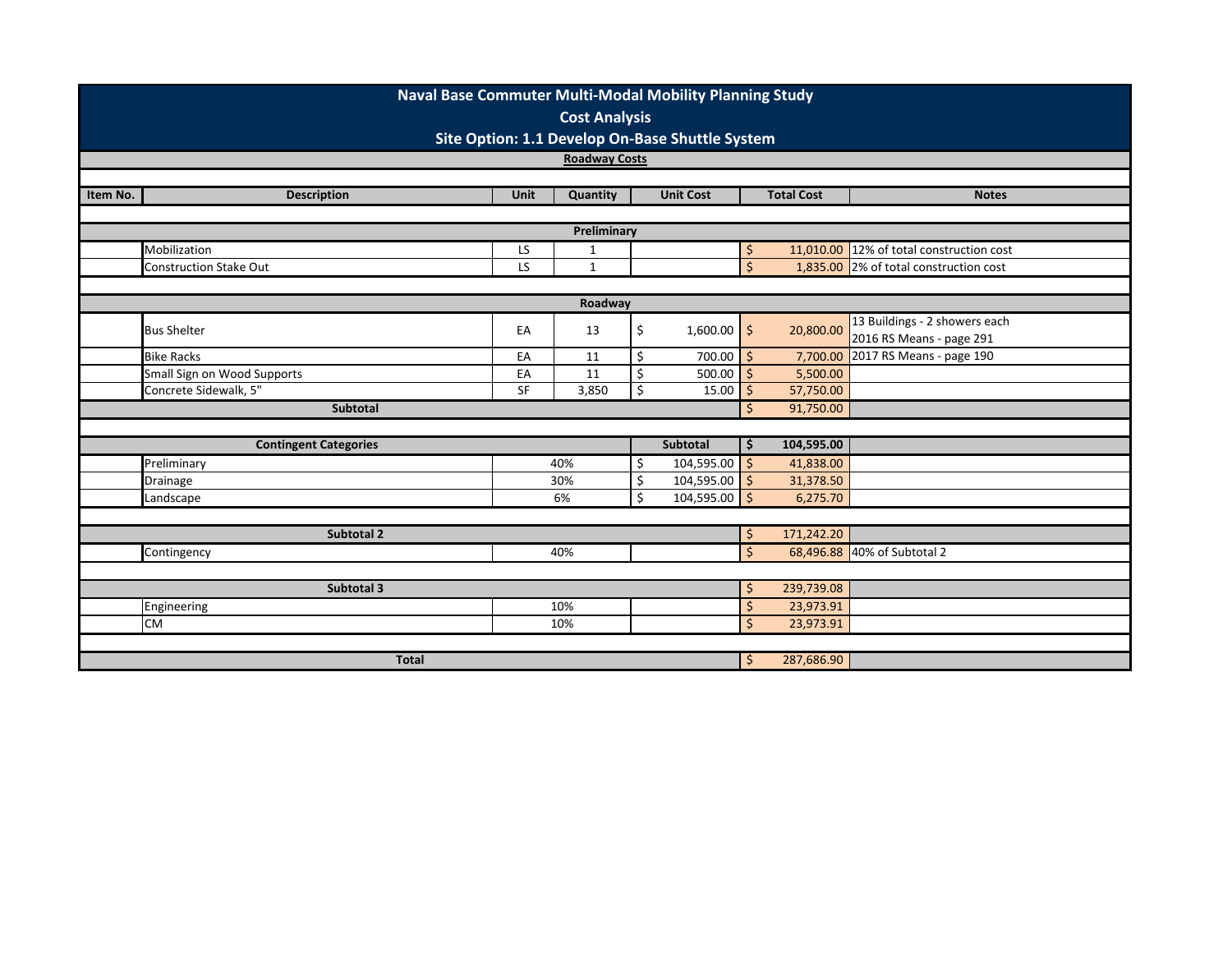|                                                                                                                    | <b>Naval Base Commuter Multi-Modal Mobility Planning Study</b> |          |                          |                      |                                         |                    |           |                                      |  |  |  |  |
|--------------------------------------------------------------------------------------------------------------------|----------------------------------------------------------------|----------|--------------------------|----------------------|-----------------------------------------|--------------------|-----------|--------------------------------------|--|--|--|--|
|                                                                                                                    | <b>Cost Analysis</b>                                           |          |                          |                      |                                         |                    |           |                                      |  |  |  |  |
|                                                                                                                    | Site Option: 2.2 Install Shower and Locker Faciliities on Base |          |                          |                      |                                         |                    |           |                                      |  |  |  |  |
|                                                                                                                    | <b>Roadway Costs</b>                                           |          |                          |                      |                                         |                    |           |                                      |  |  |  |  |
|                                                                                                                    |                                                                |          |                          |                      |                                         |                    |           |                                      |  |  |  |  |
| Item No.<br><b>Description</b><br><b>Unit</b><br><b>Total Cost</b><br>Quantity<br><b>Unit Cost</b><br><b>Notes</b> |                                                                |          |                          |                      |                                         |                    |           |                                      |  |  |  |  |
| Preliminary                                                                                                        |                                                                |          |                          |                      |                                         |                    |           |                                      |  |  |  |  |
|                                                                                                                    | Mobilization                                                   |          | Ŝ                        |                      | 2,495.00 12% of total construction cost |                    |           |                                      |  |  |  |  |
|                                                                                                                    | <b>Construction Stake Out</b>                                  | LS<br>LS | 1<br>$\mathbf 1$         |                      |                                         | $\mathsf{\hat{S}}$ |           | 415.00 2% of total construction cost |  |  |  |  |
|                                                                                                                    |                                                                |          |                          |                      |                                         |                    |           |                                      |  |  |  |  |
|                                                                                                                    | <b>Facility</b>                                                |          |                          |                      |                                         |                    |           |                                      |  |  |  |  |
|                                                                                                                    | Install Showers at Facilities around base                      | 1,600.00 | $\zeta$                  | 20,800.00            | 13 Buildings - 2 showers each           |                    |           |                                      |  |  |  |  |
|                                                                                                                    |                                                                | EA       | 13                       | \$                   |                                         |                    |           | 2016 RS Means - page 291             |  |  |  |  |
|                                                                                                                    | Subtotal<br>20,800.00<br>\$                                    |          |                          |                      |                                         |                    |           |                                      |  |  |  |  |
|                                                                                                                    | <b>Contingent Categories</b>                                   |          |                          |                      | Subtotal                                | \$                 | 23,710.00 |                                      |  |  |  |  |
|                                                                                                                    | Preliminary                                                    |          | 15%                      | \$                   | 23,710.00                               | $\mathsf{S}$       | 3,556.50  |                                      |  |  |  |  |
|                                                                                                                    | Drainage                                                       |          | 5%                       | \$                   | 23,710.00                               | $\zeta$            | 1,185.50  |                                      |  |  |  |  |
|                                                                                                                    | Landscape                                                      |          | 5%                       | Ś.                   | $23,710.00$ \$                          |                    | 1,185.50  |                                      |  |  |  |  |
|                                                                                                                    |                                                                |          |                          |                      |                                         |                    |           |                                      |  |  |  |  |
|                                                                                                                    | Subtotal 2                                                     |          |                          |                      |                                         | \$                 | 26,727.50 |                                      |  |  |  |  |
|                                                                                                                    | Contingency                                                    |          | 40%                      |                      |                                         | Ś.                 |           | 10,691.00 40% of Subtotal 2          |  |  |  |  |
|                                                                                                                    |                                                                |          |                          |                      |                                         |                    |           |                                      |  |  |  |  |
|                                                                                                                    | Subtotal 3                                                     |          | 10%                      |                      |                                         | \$                 | 37,418.50 |                                      |  |  |  |  |
|                                                                                                                    | Engineering<br><b>CM</b>                                       |          | \$<br>$\mathsf{\hat{S}}$ | 3,741.85<br>3,741.85 |                                         |                    |           |                                      |  |  |  |  |
|                                                                                                                    |                                                                |          | 10%                      |                      |                                         |                    |           |                                      |  |  |  |  |
|                                                                                                                    | <b>Total</b>                                                   |          |                          |                      |                                         | \$                 | 44,902.20 |                                      |  |  |  |  |
|                                                                                                                    |                                                                |          |                          |                      |                                         |                    |           |                                      |  |  |  |  |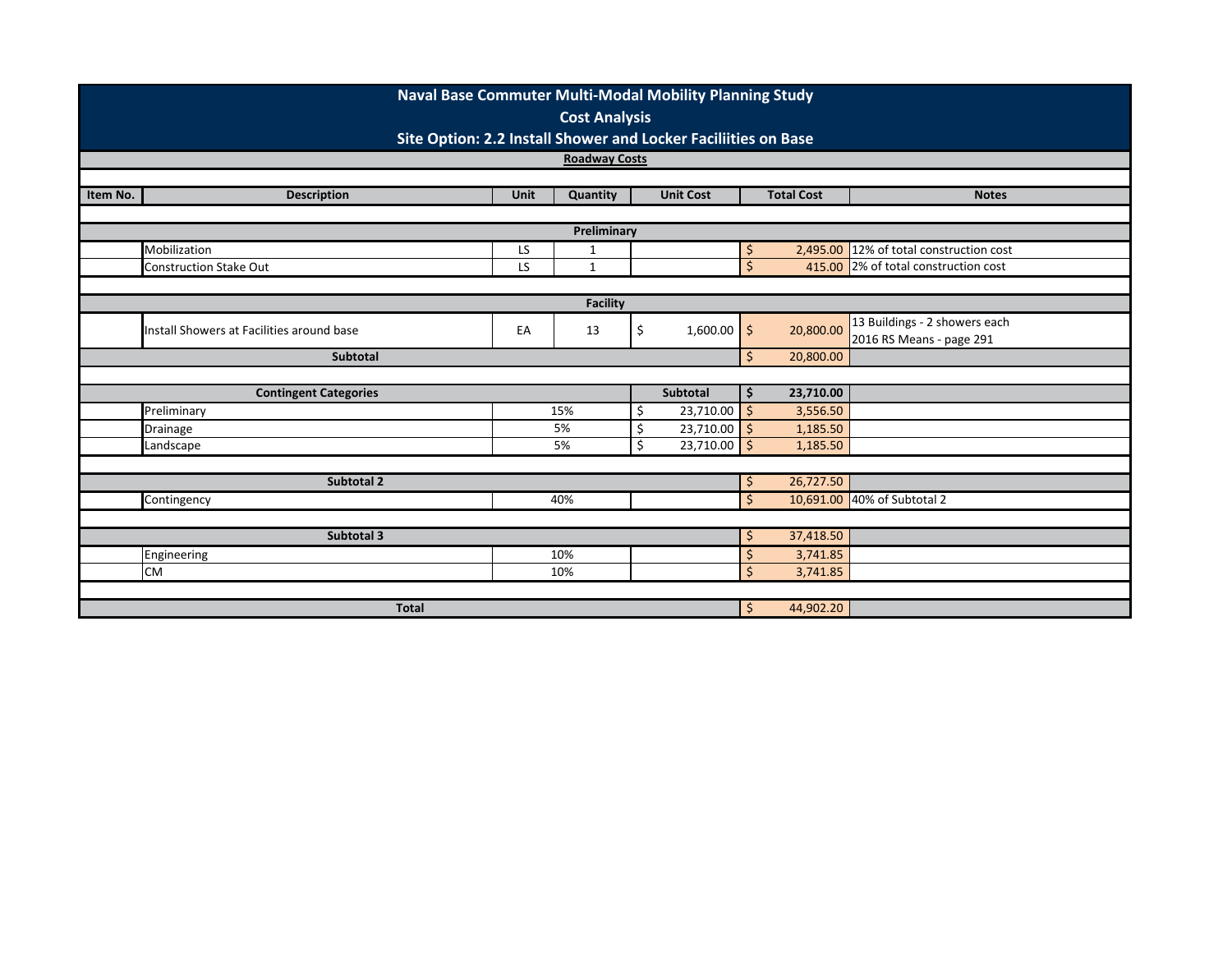|          | <b>Naval Base Commuter Multi-Modal Mobility Planning Study</b>                              |             |             |           |                  |                    |                   |                               |  |  |  |  |  |
|----------|---------------------------------------------------------------------------------------------|-------------|-------------|-----------|------------------|--------------------|-------------------|-------------------------------|--|--|--|--|--|
|          | <b>Cost Analysis</b>                                                                        |             |             |           |                  |                    |                   |                               |  |  |  |  |  |
|          | Site Option: 2.3 Supply Additional Bicycle Storage Areas                                    |             |             |           |                  |                    |                   |                               |  |  |  |  |  |
|          | <b>Roadway Costs</b>                                                                        |             |             |           |                  |                    |                   |                               |  |  |  |  |  |
|          |                                                                                             |             |             |           |                  |                    |                   |                               |  |  |  |  |  |
| Item No. | <b>Description</b>                                                                          | <b>Unit</b> | Quantity    |           | <b>Unit Cost</b> |                    | <b>Total Cost</b> | <b>Notes</b>                  |  |  |  |  |  |
|          |                                                                                             |             |             |           |                  |                    |                   |                               |  |  |  |  |  |
|          | Preliminary<br>Mobilization<br>2,100.00 12% of total construction cost<br>LS<br>$\mathbf 1$ |             |             |           |                  |                    |                   |                               |  |  |  |  |  |
|          |                                                                                             |             |             |           |                  | \$                 |                   |                               |  |  |  |  |  |
|          | <b>Construction Stake Out</b>                                                               | LS          | $\mathbf 1$ |           |                  | $\zeta$            | 350.00            | 2% of total construction cost |  |  |  |  |  |
|          | <b>Facility</b>                                                                             |             |             |           |                  |                    |                   |                               |  |  |  |  |  |
|          | <b>Bike Racks</b>                                                                           | EA          | 25          | \$        | $700.00$   \$    |                    | 17,500.00         | 2017 RS Means - page 190      |  |  |  |  |  |
|          | Small Sign on Wood Supports                                                                 | EA          |             | Ś.        | $500.00$ \$      |                    |                   |                               |  |  |  |  |  |
|          | Curb and Gutter                                                                             | LF          | 0           | \$        | 45.00            | $\mathsf{S}$       | $\blacksquare$    |                               |  |  |  |  |  |
|          | Concrete Sidewalk, 5"                                                                       | <b>SF</b>   | 0           | \$        | 15.00            | $\zeta$            |                   |                               |  |  |  |  |  |
|          | <b>Subtotal</b>                                                                             |             |             |           |                  | Ŝ.                 | 17,500.00         |                               |  |  |  |  |  |
|          |                                                                                             |             |             |           |                  |                    |                   |                               |  |  |  |  |  |
|          | <b>Contingent Categories</b>                                                                |             |             |           | <b>Subtotal</b>  | \$                 | 19,950.00         |                               |  |  |  |  |  |
|          | Preliminary                                                                                 |             | 15%         | Ś.        | $19,950.00$ \$   |                    | 2,992.50          |                               |  |  |  |  |  |
|          | Drainage                                                                                    |             | 5%          | \$        | $19,950.00$ \$   |                    | 997.50            |                               |  |  |  |  |  |
|          | Landscape                                                                                   |             | 5%          | Ś.        | $19,950.00$ \$   |                    | 997.50            |                               |  |  |  |  |  |
|          |                                                                                             |             |             |           |                  |                    |                   |                               |  |  |  |  |  |
|          | Subtotal 2                                                                                  |             |             |           |                  | \$                 | 22,487.50         |                               |  |  |  |  |  |
|          | Contingency                                                                                 |             | 40%         |           |                  | $\zeta$            |                   | 8,995.00 40% of Subtotal 2    |  |  |  |  |  |
|          |                                                                                             |             |             |           |                  |                    |                   |                               |  |  |  |  |  |
|          | Subtotal 3                                                                                  |             | \$          | 31,482.50 |                  |                    |                   |                               |  |  |  |  |  |
|          | 10%<br>Engineering                                                                          |             |             |           |                  |                    | 3,148.25          |                               |  |  |  |  |  |
|          | <b>CM</b>                                                                                   |             | 10%         |           |                  | $\dot{\mathsf{S}}$ | 3,148.25          |                               |  |  |  |  |  |
|          |                                                                                             |             |             |           |                  |                    |                   |                               |  |  |  |  |  |
|          | <b>Total</b>                                                                                |             |             |           |                  | \$                 | 37,779.00         |                               |  |  |  |  |  |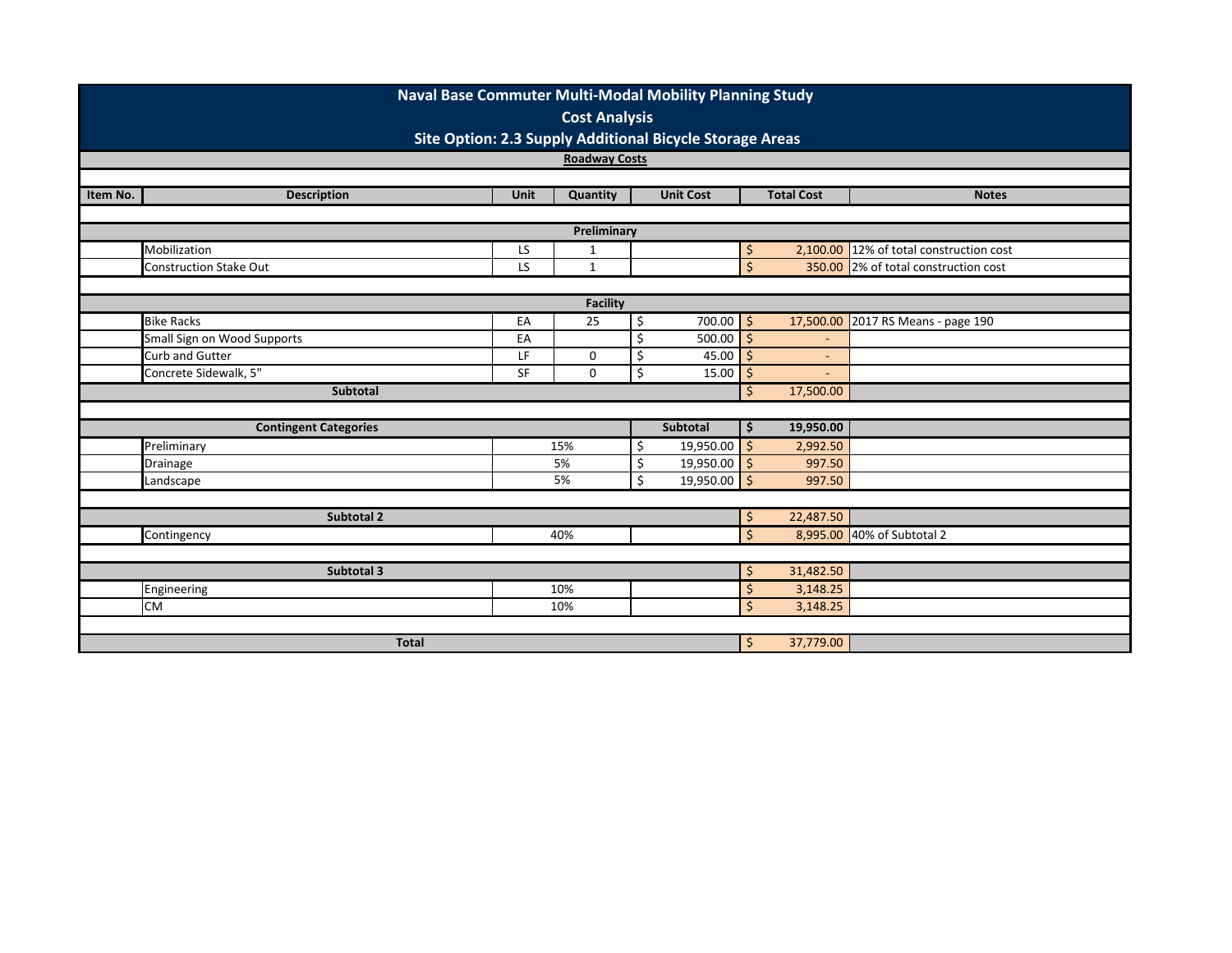|          | <b>Naval Base Commuter Multi-Modal Mobility Planning Study</b><br><b>Cost Analysis</b> |             |             |                         |                  |                    |                   |                                                                        |  |  |  |  |
|----------|----------------------------------------------------------------------------------------|-------------|-------------|-------------------------|------------------|--------------------|-------------------|------------------------------------------------------------------------|--|--|--|--|
|          | Site Option: 2.6a Re-stripe Existing Bike Lanes on MD 235<br><b>Roadway Costs</b>      |             |             |                         |                  |                    |                   |                                                                        |  |  |  |  |
|          |                                                                                        |             |             |                         |                  |                    |                   |                                                                        |  |  |  |  |
| Item No. | <b>Description</b>                                                                     | <b>Unit</b> | Quantity    |                         | <b>Unit Cost</b> |                    | <b>Total Cost</b> | <b>Notes</b>                                                           |  |  |  |  |
|          |                                                                                        |             |             |                         |                  |                    |                   |                                                                        |  |  |  |  |
|          | Preliminary                                                                            |             |             |                         |                  |                    |                   |                                                                        |  |  |  |  |
|          | Mobilization                                                                           | LS          | 1           |                         |                  | \$                 | 10,245.00         | 12% of total construction cost                                         |  |  |  |  |
|          | <b>Construction Stake Out</b>                                                          | LS          | $\mathbf 1$ |                         |                  | $\frac{1}{2}$      | 1,705.00          | 2% of total construction cost                                          |  |  |  |  |
|          |                                                                                        |             |             |                         |                  |                    |                   |                                                                        |  |  |  |  |
|          | Roadway                                                                                |             |             |                         |                  |                    |                   |                                                                        |  |  |  |  |
|          | 5" White Thermoplastic Paint for Edge Line                                             | MI          | 9.2         | $\overline{\mathsf{S}}$ | $7,920.00$ \$    |                    | 72,864.00         | <b>SHA Cost Estimating Guide</b>                                       |  |  |  |  |
|          | Pavement Marking Symbols (Bike Markings)                                               | <b>SF</b>   | 500         | \$                      | $5.00$ \$        |                    | 2,500.00          | Assumed 25 SF per marking, 10 markings                                 |  |  |  |  |
|          |                                                                                        |             |             |                         |                  |                    |                   | January 2019 Price Index                                               |  |  |  |  |
|          | Small Sign on Wood Supports                                                            | EA          | 20          | \$                      | $500.00$ \$      |                    | 10,000.00         | Assumed 2 SF Signs, 10 new signs.<br><b>SHA Cost Estimating Manual</b> |  |  |  |  |
|          | Curb and Gutter                                                                        | LF          | 0           | \$                      | 45.00            | '\$                | $\blacksquare$    |                                                                        |  |  |  |  |
|          | Concrete Sidewalk, 5"                                                                  | SF          | 0           | \$                      | 15.00            | \$                 |                   |                                                                        |  |  |  |  |
|          | Subtotal                                                                               |             |             |                         |                  | \$                 | 85,364.00         |                                                                        |  |  |  |  |
|          |                                                                                        |             |             |                         |                  |                    |                   |                                                                        |  |  |  |  |
|          | <b>Contingent Categories</b>                                                           |             |             |                         | Subtotal         | \$                 | 97,314.00         |                                                                        |  |  |  |  |
|          | Preliminary                                                                            |             | 15%         | Ś.                      | $97,314.00$ \$   |                    | 14,597.10         |                                                                        |  |  |  |  |
|          | Drainage                                                                               |             | 5%          | \$                      | $97,314.00$ \$   |                    | 4,865.70          |                                                                        |  |  |  |  |
|          | Landscape                                                                              |             | 5%          | $\overline{\mathsf{S}}$ | $97,314.00$ \$   |                    | 4,865.70          |                                                                        |  |  |  |  |
|          |                                                                                        |             |             |                         |                  |                    |                   |                                                                        |  |  |  |  |
|          | <b>Subtotal 2</b>                                                                      |             |             |                         |                  | \$                 | 109,692.50        |                                                                        |  |  |  |  |
|          | Contingency                                                                            |             | 40%         |                         |                  | $\mathsf{S}$       |                   | 43,877.00 40% of Subtotal 2                                            |  |  |  |  |
|          |                                                                                        |             |             |                         |                  |                    |                   |                                                                        |  |  |  |  |
|          | Subtotal 3                                                                             |             |             | \$                      | 153,569.50       |                    |                   |                                                                        |  |  |  |  |
|          | Engineering                                                                            | 10%         |             |                         | \$               | 15,356.95          |                   |                                                                        |  |  |  |  |
|          | <b>CM</b>                                                                              |             | 10%         |                         |                  | $\mathsf{\dot{S}}$ | 15,356.95         |                                                                        |  |  |  |  |
|          | <b>Total</b>                                                                           |             |             |                         |                  |                    | 184,283.40        |                                                                        |  |  |  |  |
|          |                                                                                        |             |             |                         |                  | \$                 |                   |                                                                        |  |  |  |  |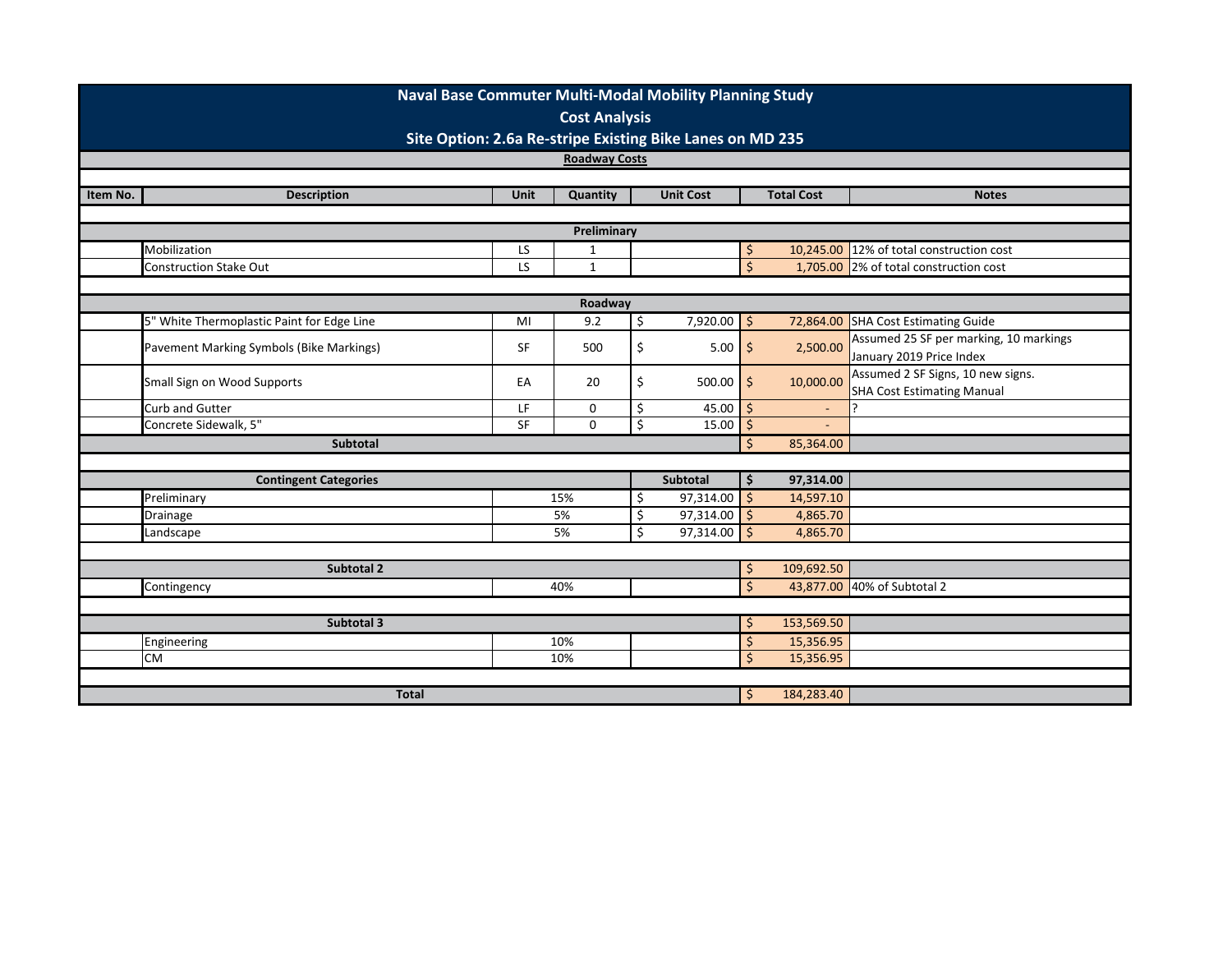|             | Naval Base Commuter Multi-Modal Mobility Planning Study     |              |                      |              |                                        |              |                   |                                           |  |  |  |
|-------------|-------------------------------------------------------------|--------------|----------------------|--------------|----------------------------------------|--------------|-------------------|-------------------------------------------|--|--|--|
|             | <b>Cost Analysis</b>                                        |              |                      |              |                                        |              |                   |                                           |  |  |  |
|             | Site Option: 2.6b Create a Separated Bike Path Along MD 235 |              |                      |              |                                        |              |                   |                                           |  |  |  |
|             |                                                             |              | <b>Roadway Costs</b> |              |                                        |              |                   |                                           |  |  |  |
|             |                                                             |              |                      |              |                                        |              |                   |                                           |  |  |  |
| Item No.    | <b>Description</b>                                          | Unit         | Quantity             |              | <b>Unit Cost</b>                       |              | <b>Total Cost</b> | <b>Notes</b>                              |  |  |  |
| Preliminary |                                                             |              |                      |              |                                        |              |                   |                                           |  |  |  |
|             | Mobilization                                                | LS           | $\mathbf 1$          |              |                                        | \$           |                   | 460,000.00 12% of total construction cost |  |  |  |
|             | <b>Construction Stake Out</b>                               | LS           | $\mathbf{1}$         |              |                                        | $\mathsf{S}$ |                   | 76,665.00 2% of total construction cost   |  |  |  |
|             |                                                             |              |                      |              |                                        |              |                   |                                           |  |  |  |
|             | Roadway                                                     |              |                      |              |                                        |              |                   |                                           |  |  |  |
|             | Shared-Use Path                                             | 1,000,000.00 |                      |              | 3,833,333.33 SHA Cost Estimating Guide |              |                   |                                           |  |  |  |
|             | Subtotal                                                    |              | '\$                  | 3,833,333.33 |                                        |              |                   |                                           |  |  |  |
|             |                                                             |              |                      |              |                                        |              |                   |                                           |  |  |  |
|             | <b>Contingent Categories</b>                                |              |                      |              | <b>Subtotal</b>                        | .\$          | 4,369,998.33      |                                           |  |  |  |
|             | Preliminary                                                 |              | 15%                  |              | 4,369,998.33 \$                        |              | 655,499.75        |                                           |  |  |  |
|             | Drainage                                                    |              | 5%                   |              | 4,369,998.33 \$                        |              | 218,499.92        |                                           |  |  |  |
|             | Landscape                                                   |              | 5%                   |              | $4,369,998.33$ \$                      |              | 218,499.92        |                                           |  |  |  |
|             |                                                             |              |                      |              |                                        |              |                   |                                           |  |  |  |
|             | Subtotal 2                                                  |              |                      |              |                                        | \$           | 4,925,832.92      |                                           |  |  |  |
|             | Contingency                                                 |              | 40%                  |              |                                        | <sup>5</sup> | 1,970,333.17      | 40% of Subtotal 2                         |  |  |  |
|             | 6,896,166.08                                                |              |                      |              |                                        |              |                   |                                           |  |  |  |
|             |                                                             |              |                      |              |                                        |              |                   |                                           |  |  |  |
|             | Engineering<br>10%                                          |              |                      |              |                                        |              | 689,616.61        |                                           |  |  |  |
|             | <b>CM</b>                                                   |              | 10%                  |              |                                        | Ś            | 689,616.61        |                                           |  |  |  |
|             |                                                             |              |                      |              |                                        |              |                   |                                           |  |  |  |
|             | <b>Total</b>                                                |              |                      |              |                                        | \$           | 8,275,399.30      |                                           |  |  |  |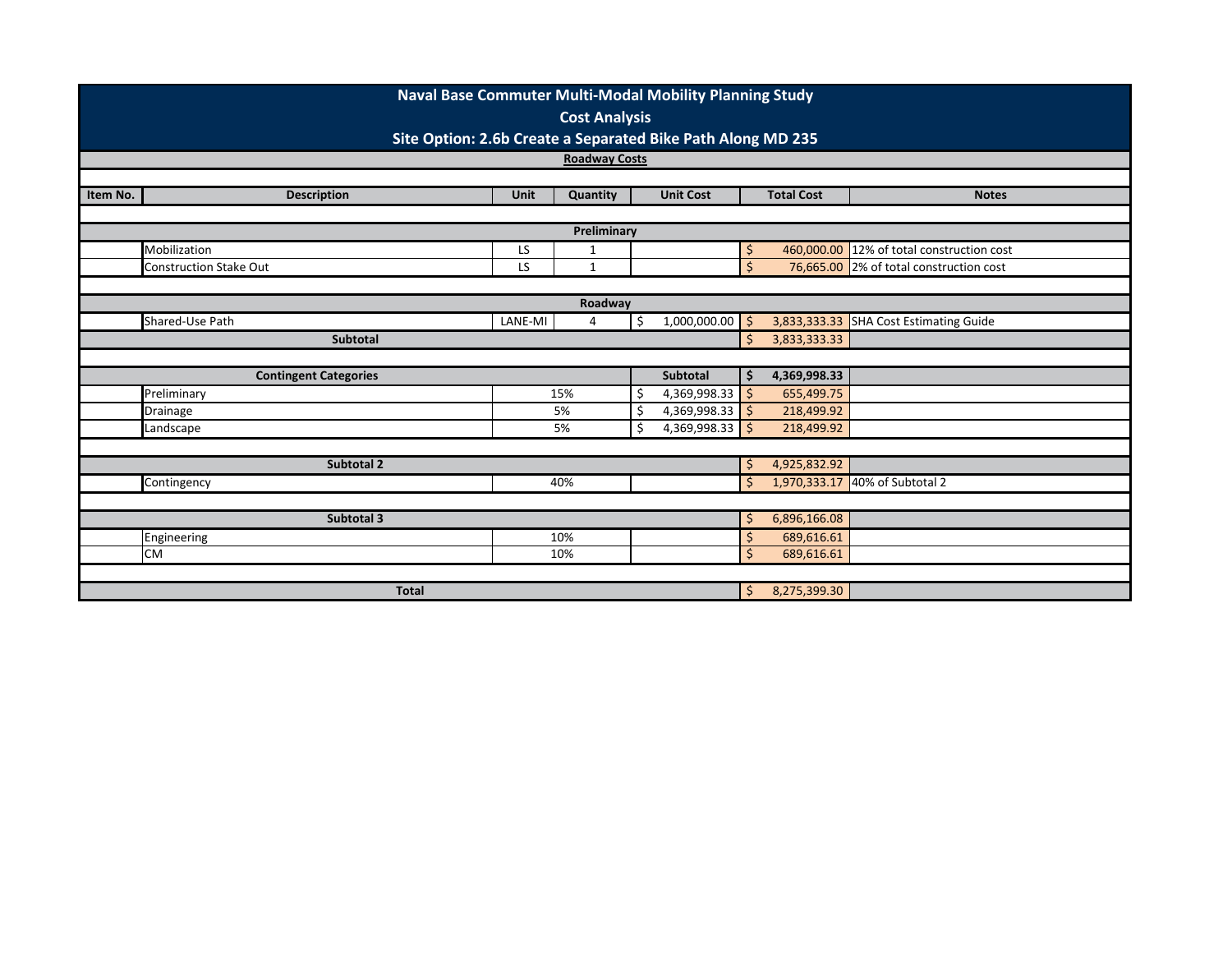|          | Naval Base Commuter Multi-Modal Mobility Planning Study<br><b>Cost Analysis</b> |             |                      |                  |                           |                           |                          |                                        |  |  |  |  |
|----------|---------------------------------------------------------------------------------|-------------|----------------------|------------------|---------------------------|---------------------------|--------------------------|----------------------------------------|--|--|--|--|
|          | Site Option: 2.6c Extend Bike Lane on MD 235 to Hermanville Rd                  |             |                      |                  |                           |                           |                          |                                        |  |  |  |  |
|          |                                                                                 |             | <b>Roadway Costs</b> |                  |                           |                           |                          |                                        |  |  |  |  |
|          |                                                                                 |             |                      |                  |                           |                           |                          |                                        |  |  |  |  |
| Item No. | <b>Description</b>                                                              | <b>Unit</b> | Quantity             |                  | <b>Unit Cost</b>          |                           | <b>Total Cost</b>        | <b>Notes</b>                           |  |  |  |  |
|          | Preliminary                                                                     |             |                      |                  |                           |                           |                          |                                        |  |  |  |  |
|          |                                                                                 |             |                      |                  |                           |                           |                          |                                        |  |  |  |  |
|          | Mobilization<br><b>Construction Stake Out</b>                                   | LS<br>LS    | 1<br>$\mathbf{1}$    |                  |                           | \$,<br>$\mathsf{\dot{S}}$ | 4,645.00<br>775.00       | 12% of total construction cost         |  |  |  |  |
|          |                                                                                 |             |                      |                  |                           |                           |                          | 2% of total construction cost          |  |  |  |  |
|          | Roadway                                                                         |             |                      |                  |                           |                           |                          |                                        |  |  |  |  |
|          | 5" White Thermoplastic Paint for Edge Line                                      | MI          | 4.1                  | \$               | $7,920.00$ \$             |                           | 32,313.60                | <b>SHA Cost Estimating Guide</b>       |  |  |  |  |
|          |                                                                                 |             |                      |                  |                           |                           |                          | Assumed 25 SF per marking, 10 markings |  |  |  |  |
|          | Pavement Marking Symbols (Bike Markings)                                        | SF          | 275                  | \$               | $5.00$ \$                 |                           | 1,375.00                 | January 2019 Price Index               |  |  |  |  |
|          |                                                                                 | EA          | 10                   |                  |                           |                           |                          | Assumed 2 SF Signs, 10 new signs.      |  |  |  |  |
|          | Small Sign on Wood Supports                                                     |             |                      | \$               | 500.00                    | $\frac{1}{2}$             | 5,000.00                 | <b>SHA Cost Estimating Manual</b>      |  |  |  |  |
|          | Curb and Gutter                                                                 | LF          | 0                    | \$               | 45.00                     | \$                        | $\overline{\phantom{a}}$ |                                        |  |  |  |  |
|          | Concrete Sidewalk, 5"                                                           | SF          | 0                    | $\overline{\xi}$ | 15.00                     | \$                        |                          |                                        |  |  |  |  |
|          | <b>Subtotal</b>                                                                 |             |                      |                  |                           | Ŝ.                        | 38,688.60                |                                        |  |  |  |  |
|          |                                                                                 |             |                      |                  |                           |                           |                          |                                        |  |  |  |  |
|          | <b>Contingent Categories</b>                                                    |             |                      |                  | Subtotal                  | \$.                       | 44,108.60                |                                        |  |  |  |  |
|          | Preliminary                                                                     |             | 15%                  | Ś.               | 44,108.60                 | $\mathsf{S}$              | 6,616.29                 |                                        |  |  |  |  |
|          | <b>Drainage</b>                                                                 |             | 5%<br>5%             | \$<br>\$         | 44,108.60 \$<br>44,108.60 | $\ddot{\mathsf{S}}$       | 2,205.43                 |                                        |  |  |  |  |
|          | Landscape                                                                       |             |                      |                  |                           |                           | 2,205.43                 |                                        |  |  |  |  |
|          | Subtotal 2                                                                      |             |                      |                  |                           | \$                        | 49,715.75                |                                        |  |  |  |  |
|          | Contingency                                                                     |             | 40%                  |                  |                           | Ś.                        |                          | 19,886.30 40% of Subtotal 2            |  |  |  |  |
|          |                                                                                 |             |                      |                  |                           |                           |                          |                                        |  |  |  |  |
|          | Subtotal 3                                                                      |             | \$                   | 69,602.05        |                           |                           |                          |                                        |  |  |  |  |
|          | Engineering                                                                     |             | 10%                  |                  |                           | $\zeta$                   | 6,960.21                 |                                        |  |  |  |  |
|          | <b>CM</b>                                                                       |             | 10%                  |                  |                           | Ś                         | 6,960.21                 |                                        |  |  |  |  |
|          |                                                                                 |             |                      |                  |                           |                           |                          |                                        |  |  |  |  |
|          | <b>Total</b>                                                                    |             |                      |                  |                           | \$                        | 83,522.46                |                                        |  |  |  |  |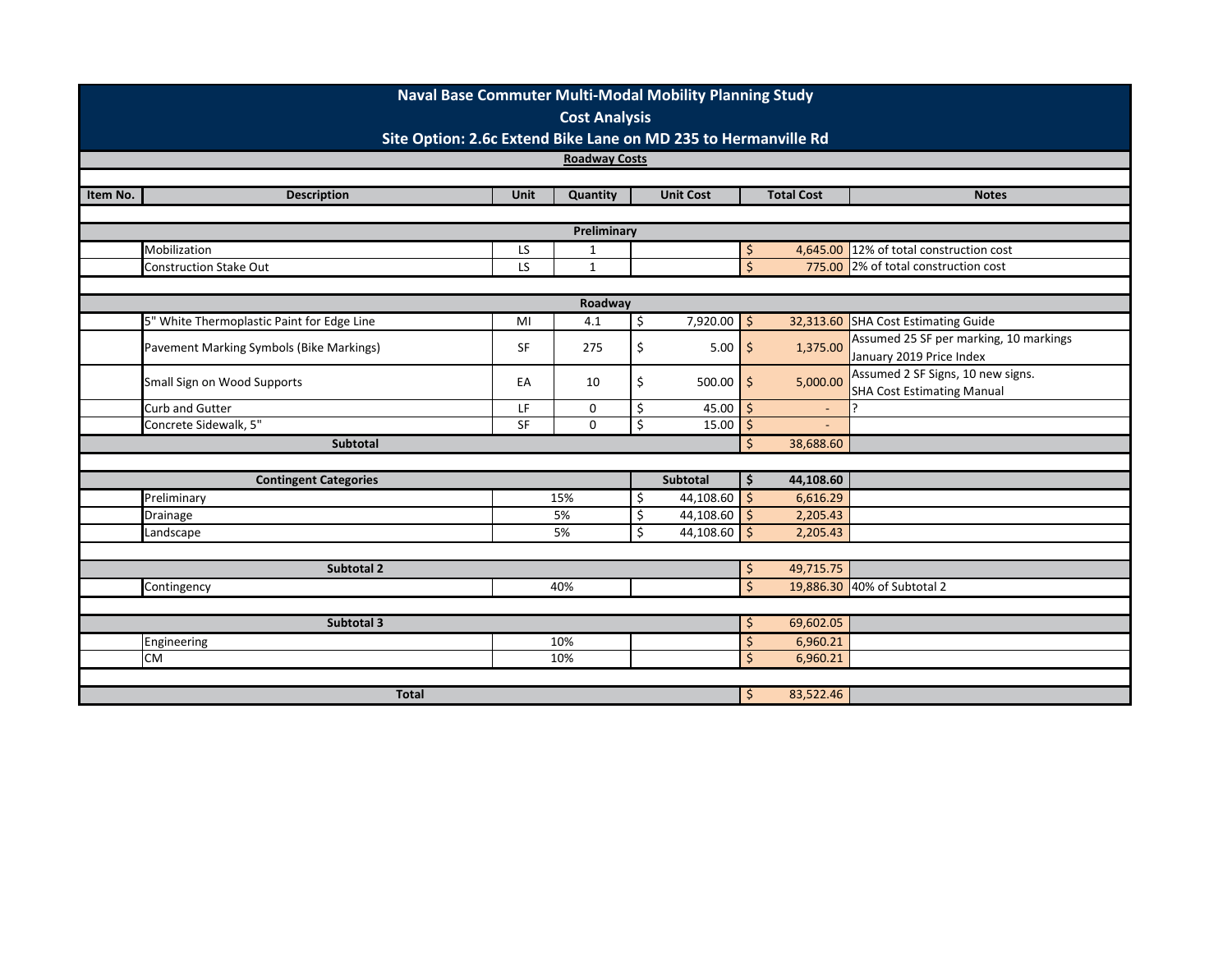|                                               | Naval Base Commuter Multi-Modal Mobility Planning Study                                |             |                      |              |                   |              |                   |                                          |  |  |  |  |  |
|-----------------------------------------------|----------------------------------------------------------------------------------------|-------------|----------------------|--------------|-------------------|--------------|-------------------|------------------------------------------|--|--|--|--|--|
|                                               | <b>Cost Analysis</b>                                                                   |             |                      |              |                   |              |                   |                                          |  |  |  |  |  |
|                                               | <b>Site Option: 3.1 Construct Sidewalks</b>                                            |             |                      |              |                   |              |                   |                                          |  |  |  |  |  |
|                                               |                                                                                        |             | <b>Roadway Costs</b> |              |                   |              |                   |                                          |  |  |  |  |  |
|                                               |                                                                                        |             |                      |              |                   |              |                   |                                          |  |  |  |  |  |
| Item No.                                      | <b>Description</b>                                                                     | <b>Unit</b> | Quantity             |              | <b>Unit Cost</b>  |              | <b>Total Cost</b> | <b>Notes</b>                             |  |  |  |  |  |
|                                               |                                                                                        |             |                      |              |                   |              |                   |                                          |  |  |  |  |  |
|                                               | Preliminary<br>1,021,970.00 12% of total construction cost<br>Mobilization<br>LS<br>\$ |             |                      |              |                   |              |                   |                                          |  |  |  |  |  |
|                                               |                                                                                        |             | 1                    |              |                   | $\mathsf{S}$ |                   |                                          |  |  |  |  |  |
|                                               | <b>Construction Stake Out</b>                                                          | <b>LS</b>   | $\mathbf{1}$         |              |                   |              |                   | 170,330.00 2% of total construction cost |  |  |  |  |  |
|                                               |                                                                                        |             |                      |              |                   |              |                   |                                          |  |  |  |  |  |
| <b>Facility</b><br>$15.00$ \$<br>8,516,400.00 |                                                                                        |             |                      |              |                   |              |                   |                                          |  |  |  |  |  |
|                                               | Concrete Sidewalk, 5"<br>SF<br>567,760<br>\$                                           |             |                      |              |                   |              |                   |                                          |  |  |  |  |  |
|                                               | <b>Subtotal</b>                                                                        |             | -Ś                   | 8,516,400.00 |                   |              |                   |                                          |  |  |  |  |  |
|                                               |                                                                                        |             |                      |              |                   |              |                   |                                          |  |  |  |  |  |
|                                               | <b>Contingent Categories</b>                                                           |             |                      |              | <b>Subtotal</b>   | -\$          | 9,708,700.00      |                                          |  |  |  |  |  |
|                                               | Preliminary                                                                            |             | 40%                  |              | $9,708,700.00$ \$ |              | 3,883,480.00      |                                          |  |  |  |  |  |
|                                               | Drainage                                                                               |             | 30%                  |              | $9,708,700.00$ \$ |              | 2,912,610.00      |                                          |  |  |  |  |  |
|                                               | Landscape                                                                              |             | 6%                   |              | $9,708,700.00$ \$ |              | 582,522.00        |                                          |  |  |  |  |  |
|                                               |                                                                                        |             |                      |              |                   |              |                   |                                          |  |  |  |  |  |
|                                               | Subtotal 2                                                                             |             |                      |              |                   | \$           | 15,895,012.00     |                                          |  |  |  |  |  |
|                                               | Contingency                                                                            |             | 40%                  |              |                   | Ŝ.           |                   | 6,358,004.80 40% of Subtotal 2           |  |  |  |  |  |
|                                               |                                                                                        |             |                      |              |                   |              |                   |                                          |  |  |  |  |  |
|                                               | Subtotal 3                                                                             |             |                      |              |                   | Ŝ.           | 22,253,016.80     |                                          |  |  |  |  |  |
|                                               | Engineering                                                                            |             | 10%                  |              |                   | Ŝ            | 2,225,301.68      |                                          |  |  |  |  |  |
|                                               | <b>CM</b><br>10%                                                                       |             |                      |              |                   |              |                   | 2,225,301.68                             |  |  |  |  |  |
|                                               |                                                                                        |             |                      |              |                   |              |                   |                                          |  |  |  |  |  |
|                                               | <b>Total</b>                                                                           |             |                      |              |                   | \$           | 26,703,620.16     |                                          |  |  |  |  |  |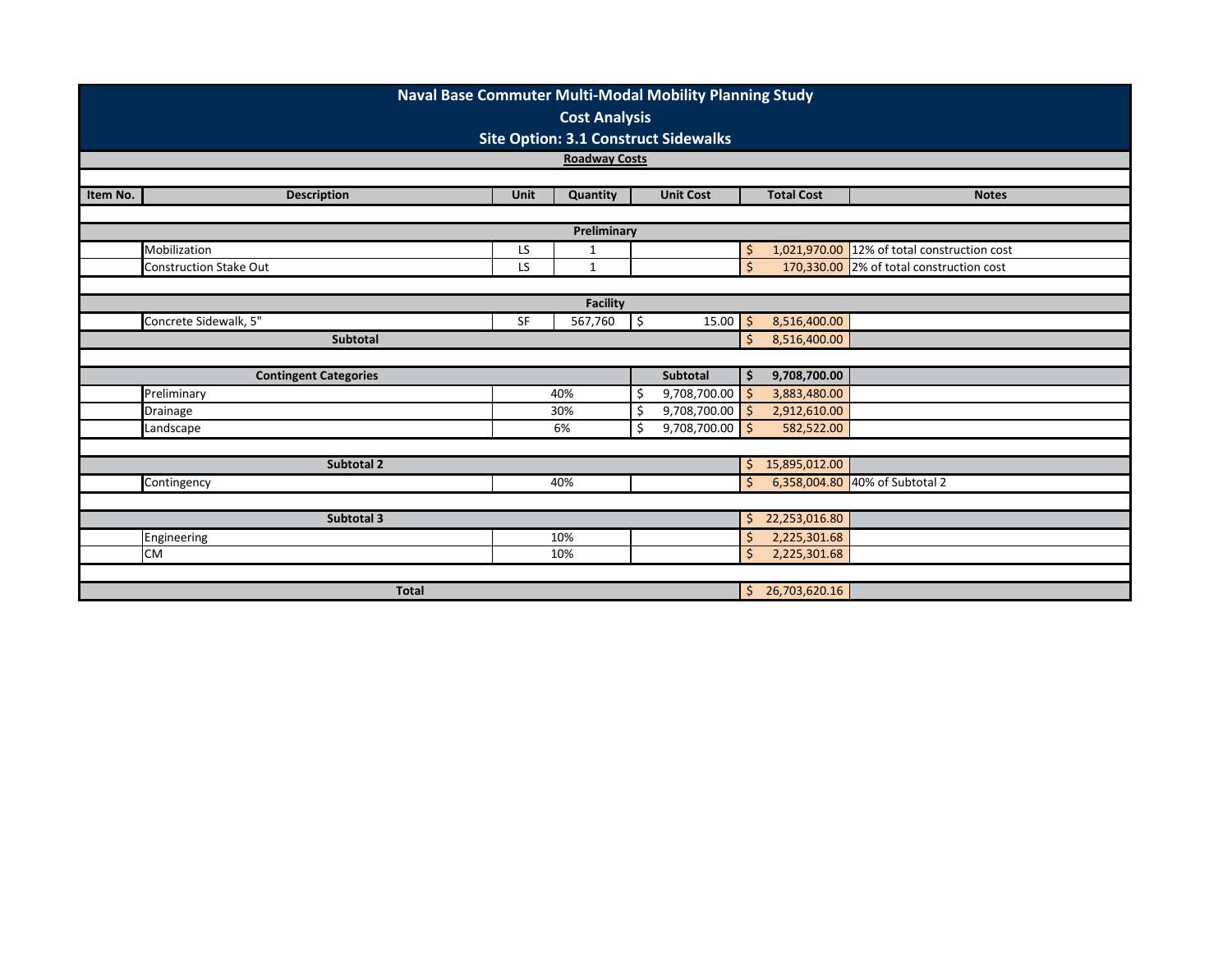|                 | <b>Naval Base Commuter Multi-Modal Mobility Planning Study</b> |             |                    |                                          |                  |              |                   |                               |  |  |  |  |
|-----------------|----------------------------------------------------------------|-------------|--------------------|------------------------------------------|------------------|--------------|-------------------|-------------------------------|--|--|--|--|
|                 | <b>Cost Analysis</b>                                           |             |                    |                                          |                  |              |                   |                               |  |  |  |  |
|                 | Site Option: 3.2 Install Pedestrian Crossings and Signals      |             |                    |                                          |                  |              |                   |                               |  |  |  |  |
|                 | <b>Roadway Costs</b>                                           |             |                    |                                          |                  |              |                   |                               |  |  |  |  |
|                 |                                                                |             |                    |                                          |                  |              |                   |                               |  |  |  |  |
| Item No.        | <b>Description</b>                                             | <b>Unit</b> | Quantity           |                                          | <b>Unit Cost</b> |              | <b>Total Cost</b> | <b>Notes</b>                  |  |  |  |  |
| Preliminary     |                                                                |             |                    |                                          |                  |              |                   |                               |  |  |  |  |
|                 | Mobilization                                                   | Ś           |                    | 12,840.00 12% of total construction cost |                  |              |                   |                               |  |  |  |  |
|                 | <b>Construction Stake Out</b>                                  | LS<br>LS    | 1<br>$\mathbf{1}$  |                                          |                  | $\mathsf{S}$ | 2,140.00          | 2% of total construction cost |  |  |  |  |
|                 |                                                                |             |                    |                                          |                  |              |                   |                               |  |  |  |  |
| <b>Facility</b> |                                                                |             |                    |                                          |                  |              |                   |                               |  |  |  |  |
|                 | 5" White Thermoplastic Paint for Edge Line                     | MI          | 0.25               | \$                                       | $7,920.00$ \$    |              | 1,980.00          |                               |  |  |  |  |
|                 | <b>Install Pedestrian Signal</b>                               | EA          | $\overline{7}$     | \$                                       | 15,000.00        | $\zeta$      | 105,000.00        |                               |  |  |  |  |
|                 | <b>Subtotal</b>                                                |             |                    |                                          |                  | S.           | 106,980.00        |                               |  |  |  |  |
|                 |                                                                |             |                    |                                          |                  |              |                   |                               |  |  |  |  |
|                 | <b>Contingent Categories</b>                                   |             |                    |                                          | Subtotal         | \$           | 121,960.00        |                               |  |  |  |  |
|                 | Preliminary                                                    |             | 40%                | Ś.                                       | 121,960.00       | $\mathsf{S}$ | 48,784.00         |                               |  |  |  |  |
|                 | Drainage                                                       |             | 30%                | \$                                       | 121,960.00       | $\zeta$      | 36,588.00         |                               |  |  |  |  |
|                 | Landscape                                                      |             | 6%                 | Ś.                                       | $121,960.00$ \$  |              | 7,317.60          |                               |  |  |  |  |
|                 | Subtotal 2                                                     |             |                    |                                          |                  |              | 199,669.60        |                               |  |  |  |  |
|                 | Contingency                                                    |             | 40%                |                                          |                  | \$<br>\$     |                   | 79,867.84 40% of Subtotal 2   |  |  |  |  |
|                 |                                                                |             |                    |                                          |                  |              |                   |                               |  |  |  |  |
|                 | Subtotal 3                                                     |             |                    |                                          |                  | \$           | 279,537.44        |                               |  |  |  |  |
|                 | Engineering                                                    |             | \$                 | 27,953.74                                |                  |              |                   |                               |  |  |  |  |
|                 | <b>CM</b>                                                      |             | $\mathsf{\dot{S}}$ | 27,953.74                                |                  |              |                   |                               |  |  |  |  |
|                 |                                                                |             |                    |                                          |                  |              |                   |                               |  |  |  |  |
|                 | <b>Total</b>                                                   |             |                    |                                          |                  | \$           | 335,444.93        |                               |  |  |  |  |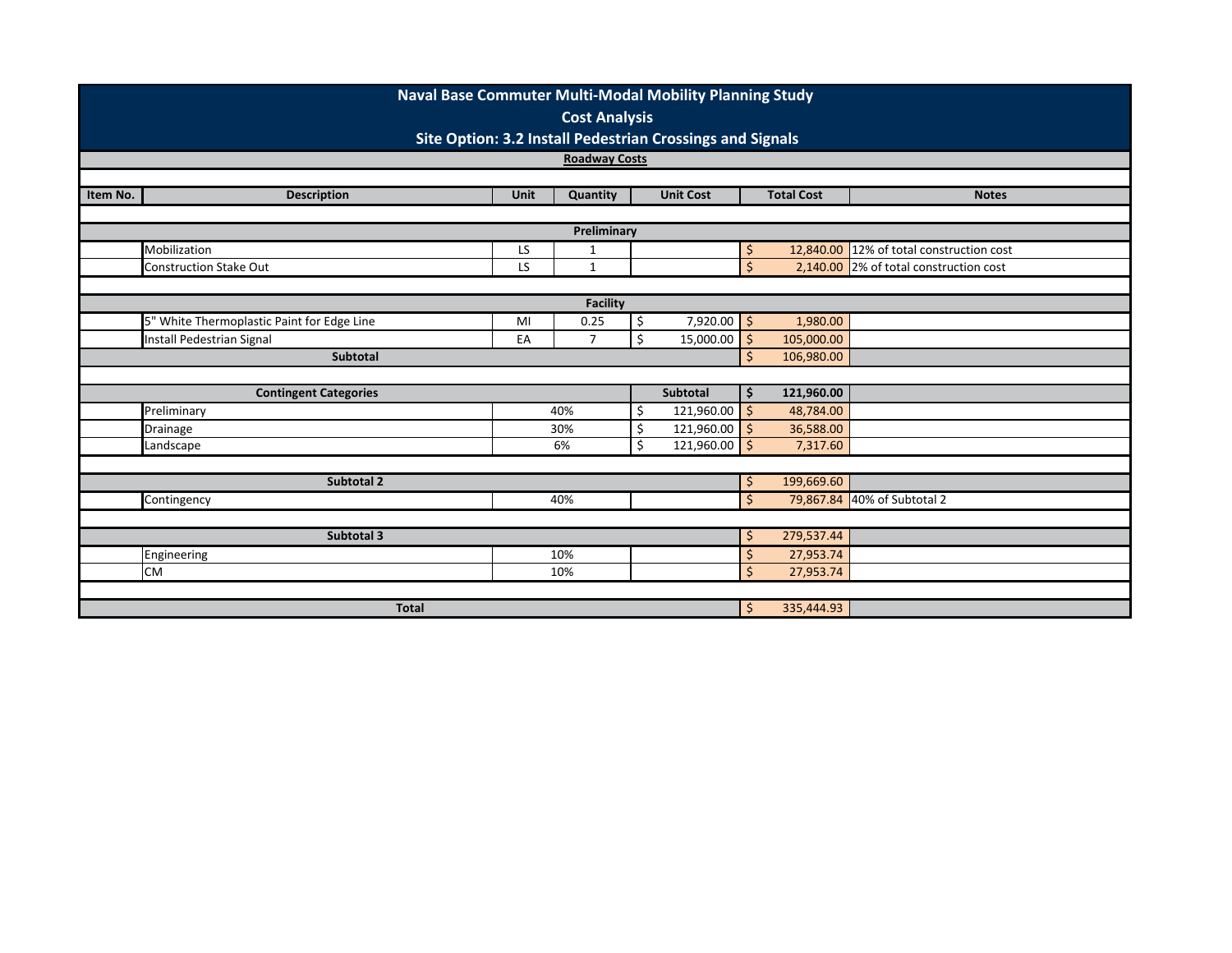| Naval Base Commuter Multi-Modal Mobility Planning Study |                                            |           |                |    |                  |                    |                        |                                        |  |  |  |  |
|---------------------------------------------------------|--------------------------------------------|-----------|----------------|----|------------------|--------------------|------------------------|----------------------------------------|--|--|--|--|
| <b>Cost Analysis</b>                                    |                                            |           |                |    |                  |                    |                        |                                        |  |  |  |  |
| Site Option: 3.3 Implement Ped Crossing of MD 235       |                                            |           |                |    |                  |                    |                        |                                        |  |  |  |  |
| <b>Roadway Costs</b>                                    |                                            |           |                |    |                  |                    |                        |                                        |  |  |  |  |
|                                                         |                                            |           |                |    |                  |                    |                        |                                        |  |  |  |  |
| Item No.                                                | <b>Description</b>                         | Unit      | Quantity       |    | <b>Unit Cost</b> |                    | <b>Total Cost</b>      | <b>Notes</b>                           |  |  |  |  |
| Preliminary                                             |                                            |           |                |    |                  |                    |                        |                                        |  |  |  |  |
|                                                         | Mobilization                               | LS        | $\mathbf{1}$   |    |                  | $\frac{1}{2}$      | 8,370.00               | 12% of total construction cost         |  |  |  |  |
|                                                         | <b>Construction Stake Out</b>              | LS        | $\mathbf{1}$   |    |                  | $\zeta$            |                        | 1,395.00 2% of total construction cost |  |  |  |  |
|                                                         |                                            |           |                |    |                  |                    |                        |                                        |  |  |  |  |
| <b>Facility</b>                                         |                                            |           |                |    |                  |                    |                        |                                        |  |  |  |  |
|                                                         | 5" White Thermoplastic Paint for Edge Line | MI        | 0.09           | \$ | $7,920.00$ \$    |                    | 750.00                 |                                        |  |  |  |  |
|                                                         | Install Pedestrian Signal                  | EA        | $\overline{4}$ | \$ | 15,000.00        | $\zeta$            | 60,000.00              |                                        |  |  |  |  |
|                                                         | Concrete Sidewalk, 5"                      | <b>SF</b> | 600            | \$ | $15.00$ \$       |                    | 9,000.00               |                                        |  |  |  |  |
|                                                         | Subtotal                                   |           |                |    |                  | Ŝ.                 | 69,750.00              |                                        |  |  |  |  |
|                                                         |                                            |           |                |    |                  |                    |                        |                                        |  |  |  |  |
|                                                         | <b>Contingent Categories</b>               |           |                |    | Subtotal         | \$                 | 79,515.00              |                                        |  |  |  |  |
|                                                         | Preliminary                                |           | 40%            | \$ | $79,515.00$ \$   |                    | 31,806.00              |                                        |  |  |  |  |
|                                                         | Drainage                                   |           | 30%            | Ś  | 79,515.00 \$     |                    | 23,854.50              |                                        |  |  |  |  |
|                                                         | Landscape                                  |           | 6%             | Ś. | 79,515.00 \$     |                    | 4,770.90               |                                        |  |  |  |  |
|                                                         | <b>Subtotal 2</b>                          |           |                |    |                  |                    | 130,181.40             |                                        |  |  |  |  |
|                                                         |                                            |           | 40%            |    |                  | \$<br>Ŝ.           |                        | 52,072.56 40% of Subtotal 2            |  |  |  |  |
|                                                         | Contingency                                |           |                |    |                  |                    |                        |                                        |  |  |  |  |
|                                                         | Subtotal 3                                 |           |                |    |                  |                    | 182,253.96             |                                        |  |  |  |  |
|                                                         |                                            |           | 10%            |    |                  | \$<br>Ś            |                        |                                        |  |  |  |  |
|                                                         | Engineering<br><b>CM</b>                   |           | 10%            |    |                  | $\mathsf{\dot{S}}$ | 18,225.40<br>18,225.40 |                                        |  |  |  |  |
|                                                         |                                            |           |                |    |                  |                    |                        |                                        |  |  |  |  |
|                                                         | <b>Total</b>                               |           |                |    |                  | \$                 | 218,704.75             |                                        |  |  |  |  |
|                                                         |                                            |           |                |    |                  |                    |                        |                                        |  |  |  |  |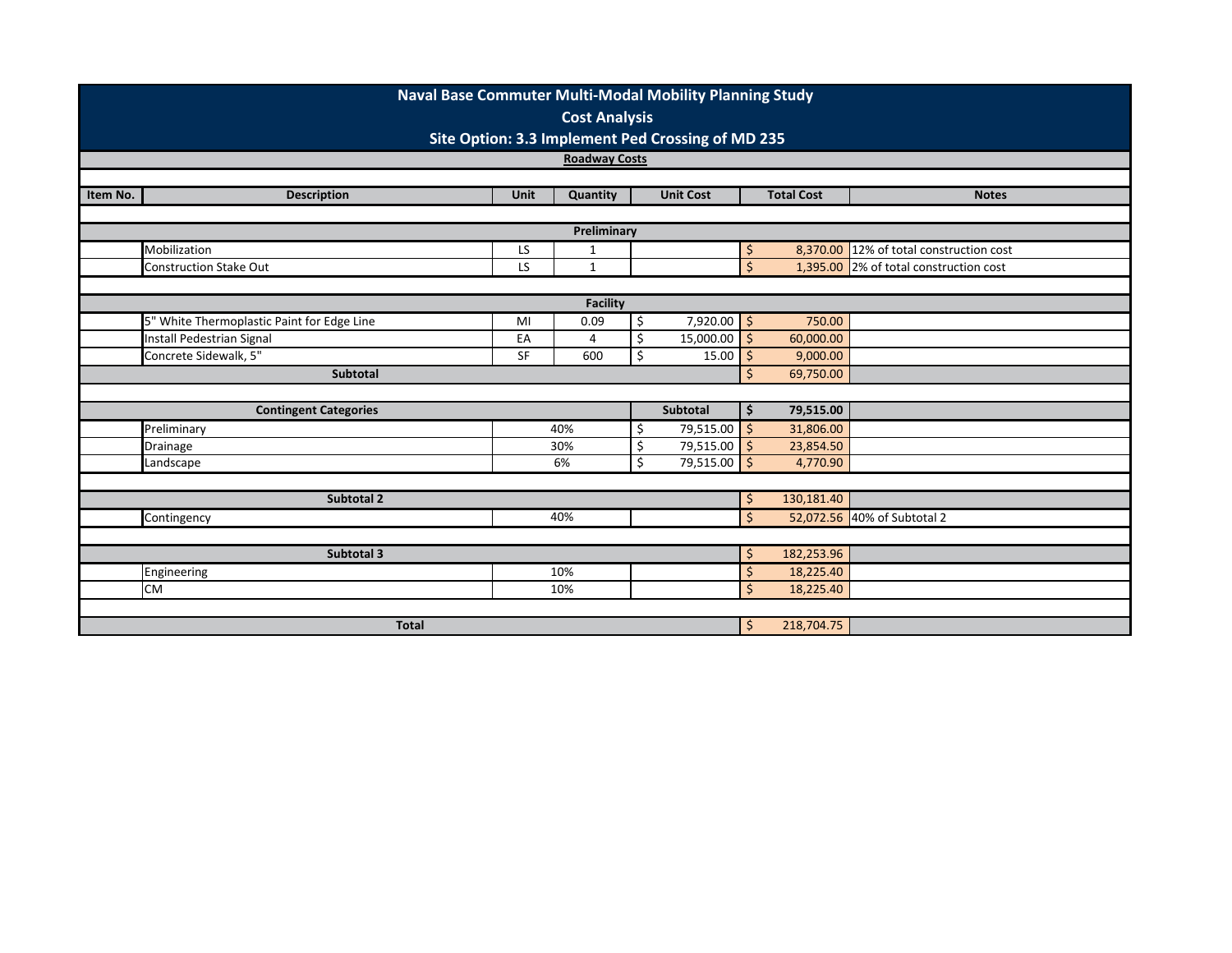| <b>Roadway Costs</b><br>Item No.<br><b>Total Cost</b><br><b>Description</b><br><b>Unit</b><br>Quantity<br><b>Unit Cost</b><br><b>Notes</b><br>Preliminary<br>Mobilization<br>3,560.00<br>12% of total construction cost<br>LS<br>1<br>\$,<br>$\mathsf{\dot{S}}$<br>LS<br><b>Construction Stake Out</b><br>$\mathbf{1}$<br>595.00<br>2% of total construction cost<br>Roadway<br>5" White Thermoplastic Paint for Edge Line<br>\$<br>$7,920.00$ \$<br>2.8<br>22,176.00<br>SHA Cost Estimating Guide<br>MI<br>Assumed 25 SF per marking, 12 markings<br>$5.00$ \$<br>\$<br>1,500.00<br>Pavement Marking Symbols (Bike Markings)<br>SF<br>300<br>January 2019 Price Index<br>Assumed 2 SF Signs, 12 new signs.<br>\$<br>$\ddot{\mathsf{S}}$<br>Small Sign on Wood Supports<br>6,000.00<br>EA<br>12<br>500.00<br><b>SHA Cost Estimating Manual</b><br>Curb and Gutter<br>\$<br>LF<br>0<br>45.00<br>\$<br>$\overline{\phantom{a}}$<br>$\overline{\xi}$<br>Concrete Sidewalk, 5"<br>SF<br>0<br>15.00<br>\$<br><b>Subtotal</b><br>29,676.00<br>Ŝ.<br>Subtotal<br>33,831.00<br><b>Contingent Categories</b><br>\$.<br>Preliminary<br>$33,831.00$ \$<br>5,074.65<br>15%<br>\$<br>\$<br>33,831.00 \$<br>5%<br>1,691.55<br><b>Drainage</b><br>\$<br>$\ddot{\mathsf{S}}$<br>5%<br>33,831.00<br>1,691.55<br>Landscape<br>38,133.75<br>Subtotal 2<br>\$<br>15,253.50 40% of Subtotal 2<br>40%<br>Contingency<br>Ś.<br>53,387.25<br>Subtotal 3<br>\$<br>5,338.73<br>10%<br>$\zeta$<br>Engineering<br>10% | Naval Base Commuter Multi-Modal Mobility Planning Study<br><b>Cost Analysis</b> |  |  |  |  |                    |          |  |  |  |  |
|-------------------------------------------------------------------------------------------------------------------------------------------------------------------------------------------------------------------------------------------------------------------------------------------------------------------------------------------------------------------------------------------------------------------------------------------------------------------------------------------------------------------------------------------------------------------------------------------------------------------------------------------------------------------------------------------------------------------------------------------------------------------------------------------------------------------------------------------------------------------------------------------------------------------------------------------------------------------------------------------------------------------------------------------------------------------------------------------------------------------------------------------------------------------------------------------------------------------------------------------------------------------------------------------------------------------------------------------------------------------------------------------------------------------------------------------------------------------------------------------|---------------------------------------------------------------------------------|--|--|--|--|--------------------|----------|--|--|--|--|
|                                                                                                                                                                                                                                                                                                                                                                                                                                                                                                                                                                                                                                                                                                                                                                                                                                                                                                                                                                                                                                                                                                                                                                                                                                                                                                                                                                                                                                                                                           | Site Option: 4.1 Add Bike Lane from Cuddihy Rd to Millstone Rd                  |  |  |  |  |                    |          |  |  |  |  |
|                                                                                                                                                                                                                                                                                                                                                                                                                                                                                                                                                                                                                                                                                                                                                                                                                                                                                                                                                                                                                                                                                                                                                                                                                                                                                                                                                                                                                                                                                           |                                                                                 |  |  |  |  |                    |          |  |  |  |  |
|                                                                                                                                                                                                                                                                                                                                                                                                                                                                                                                                                                                                                                                                                                                                                                                                                                                                                                                                                                                                                                                                                                                                                                                                                                                                                                                                                                                                                                                                                           |                                                                                 |  |  |  |  |                    |          |  |  |  |  |
|                                                                                                                                                                                                                                                                                                                                                                                                                                                                                                                                                                                                                                                                                                                                                                                                                                                                                                                                                                                                                                                                                                                                                                                                                                                                                                                                                                                                                                                                                           |                                                                                 |  |  |  |  |                    |          |  |  |  |  |
|                                                                                                                                                                                                                                                                                                                                                                                                                                                                                                                                                                                                                                                                                                                                                                                                                                                                                                                                                                                                                                                                                                                                                                                                                                                                                                                                                                                                                                                                                           |                                                                                 |  |  |  |  |                    |          |  |  |  |  |
|                                                                                                                                                                                                                                                                                                                                                                                                                                                                                                                                                                                                                                                                                                                                                                                                                                                                                                                                                                                                                                                                                                                                                                                                                                                                                                                                                                                                                                                                                           |                                                                                 |  |  |  |  |                    |          |  |  |  |  |
|                                                                                                                                                                                                                                                                                                                                                                                                                                                                                                                                                                                                                                                                                                                                                                                                                                                                                                                                                                                                                                                                                                                                                                                                                                                                                                                                                                                                                                                                                           |                                                                                 |  |  |  |  |                    |          |  |  |  |  |
|                                                                                                                                                                                                                                                                                                                                                                                                                                                                                                                                                                                                                                                                                                                                                                                                                                                                                                                                                                                                                                                                                                                                                                                                                                                                                                                                                                                                                                                                                           |                                                                                 |  |  |  |  |                    |          |  |  |  |  |
|                                                                                                                                                                                                                                                                                                                                                                                                                                                                                                                                                                                                                                                                                                                                                                                                                                                                                                                                                                                                                                                                                                                                                                                                                                                                                                                                                                                                                                                                                           |                                                                                 |  |  |  |  |                    |          |  |  |  |  |
|                                                                                                                                                                                                                                                                                                                                                                                                                                                                                                                                                                                                                                                                                                                                                                                                                                                                                                                                                                                                                                                                                                                                                                                                                                                                                                                                                                                                                                                                                           |                                                                                 |  |  |  |  |                    |          |  |  |  |  |
|                                                                                                                                                                                                                                                                                                                                                                                                                                                                                                                                                                                                                                                                                                                                                                                                                                                                                                                                                                                                                                                                                                                                                                                                                                                                                                                                                                                                                                                                                           |                                                                                 |  |  |  |  |                    |          |  |  |  |  |
|                                                                                                                                                                                                                                                                                                                                                                                                                                                                                                                                                                                                                                                                                                                                                                                                                                                                                                                                                                                                                                                                                                                                                                                                                                                                                                                                                                                                                                                                                           |                                                                                 |  |  |  |  |                    |          |  |  |  |  |
|                                                                                                                                                                                                                                                                                                                                                                                                                                                                                                                                                                                                                                                                                                                                                                                                                                                                                                                                                                                                                                                                                                                                                                                                                                                                                                                                                                                                                                                                                           |                                                                                 |  |  |  |  |                    |          |  |  |  |  |
|                                                                                                                                                                                                                                                                                                                                                                                                                                                                                                                                                                                                                                                                                                                                                                                                                                                                                                                                                                                                                                                                                                                                                                                                                                                                                                                                                                                                                                                                                           |                                                                                 |  |  |  |  |                    |          |  |  |  |  |
|                                                                                                                                                                                                                                                                                                                                                                                                                                                                                                                                                                                                                                                                                                                                                                                                                                                                                                                                                                                                                                                                                                                                                                                                                                                                                                                                                                                                                                                                                           |                                                                                 |  |  |  |  |                    |          |  |  |  |  |
|                                                                                                                                                                                                                                                                                                                                                                                                                                                                                                                                                                                                                                                                                                                                                                                                                                                                                                                                                                                                                                                                                                                                                                                                                                                                                                                                                                                                                                                                                           |                                                                                 |  |  |  |  |                    |          |  |  |  |  |
|                                                                                                                                                                                                                                                                                                                                                                                                                                                                                                                                                                                                                                                                                                                                                                                                                                                                                                                                                                                                                                                                                                                                                                                                                                                                                                                                                                                                                                                                                           |                                                                                 |  |  |  |  |                    |          |  |  |  |  |
|                                                                                                                                                                                                                                                                                                                                                                                                                                                                                                                                                                                                                                                                                                                                                                                                                                                                                                                                                                                                                                                                                                                                                                                                                                                                                                                                                                                                                                                                                           |                                                                                 |  |  |  |  |                    |          |  |  |  |  |
|                                                                                                                                                                                                                                                                                                                                                                                                                                                                                                                                                                                                                                                                                                                                                                                                                                                                                                                                                                                                                                                                                                                                                                                                                                                                                                                                                                                                                                                                                           |                                                                                 |  |  |  |  |                    |          |  |  |  |  |
|                                                                                                                                                                                                                                                                                                                                                                                                                                                                                                                                                                                                                                                                                                                                                                                                                                                                                                                                                                                                                                                                                                                                                                                                                                                                                                                                                                                                                                                                                           |                                                                                 |  |  |  |  |                    |          |  |  |  |  |
|                                                                                                                                                                                                                                                                                                                                                                                                                                                                                                                                                                                                                                                                                                                                                                                                                                                                                                                                                                                                                                                                                                                                                                                                                                                                                                                                                                                                                                                                                           |                                                                                 |  |  |  |  |                    |          |  |  |  |  |
|                                                                                                                                                                                                                                                                                                                                                                                                                                                                                                                                                                                                                                                                                                                                                                                                                                                                                                                                                                                                                                                                                                                                                                                                                                                                                                                                                                                                                                                                                           |                                                                                 |  |  |  |  |                    |          |  |  |  |  |
|                                                                                                                                                                                                                                                                                                                                                                                                                                                                                                                                                                                                                                                                                                                                                                                                                                                                                                                                                                                                                                                                                                                                                                                                                                                                                                                                                                                                                                                                                           |                                                                                 |  |  |  |  |                    |          |  |  |  |  |
|                                                                                                                                                                                                                                                                                                                                                                                                                                                                                                                                                                                                                                                                                                                                                                                                                                                                                                                                                                                                                                                                                                                                                                                                                                                                                                                                                                                                                                                                                           |                                                                                 |  |  |  |  |                    |          |  |  |  |  |
|                                                                                                                                                                                                                                                                                                                                                                                                                                                                                                                                                                                                                                                                                                                                                                                                                                                                                                                                                                                                                                                                                                                                                                                                                                                                                                                                                                                                                                                                                           |                                                                                 |  |  |  |  |                    |          |  |  |  |  |
|                                                                                                                                                                                                                                                                                                                                                                                                                                                                                                                                                                                                                                                                                                                                                                                                                                                                                                                                                                                                                                                                                                                                                                                                                                                                                                                                                                                                                                                                                           |                                                                                 |  |  |  |  |                    |          |  |  |  |  |
|                                                                                                                                                                                                                                                                                                                                                                                                                                                                                                                                                                                                                                                                                                                                                                                                                                                                                                                                                                                                                                                                                                                                                                                                                                                                                                                                                                                                                                                                                           |                                                                                 |  |  |  |  |                    |          |  |  |  |  |
|                                                                                                                                                                                                                                                                                                                                                                                                                                                                                                                                                                                                                                                                                                                                                                                                                                                                                                                                                                                                                                                                                                                                                                                                                                                                                                                                                                                                                                                                                           | <b>CM</b>                                                                       |  |  |  |  | $\mathsf{\dot{S}}$ | 5,338.73 |  |  |  |  |
|                                                                                                                                                                                                                                                                                                                                                                                                                                                                                                                                                                                                                                                                                                                                                                                                                                                                                                                                                                                                                                                                                                                                                                                                                                                                                                                                                                                                                                                                                           |                                                                                 |  |  |  |  |                    |          |  |  |  |  |
| 64,064.70<br><b>Total</b><br>\$                                                                                                                                                                                                                                                                                                                                                                                                                                                                                                                                                                                                                                                                                                                                                                                                                                                                                                                                                                                                                                                                                                                                                                                                                                                                                                                                                                                                                                                           |                                                                                 |  |  |  |  |                    |          |  |  |  |  |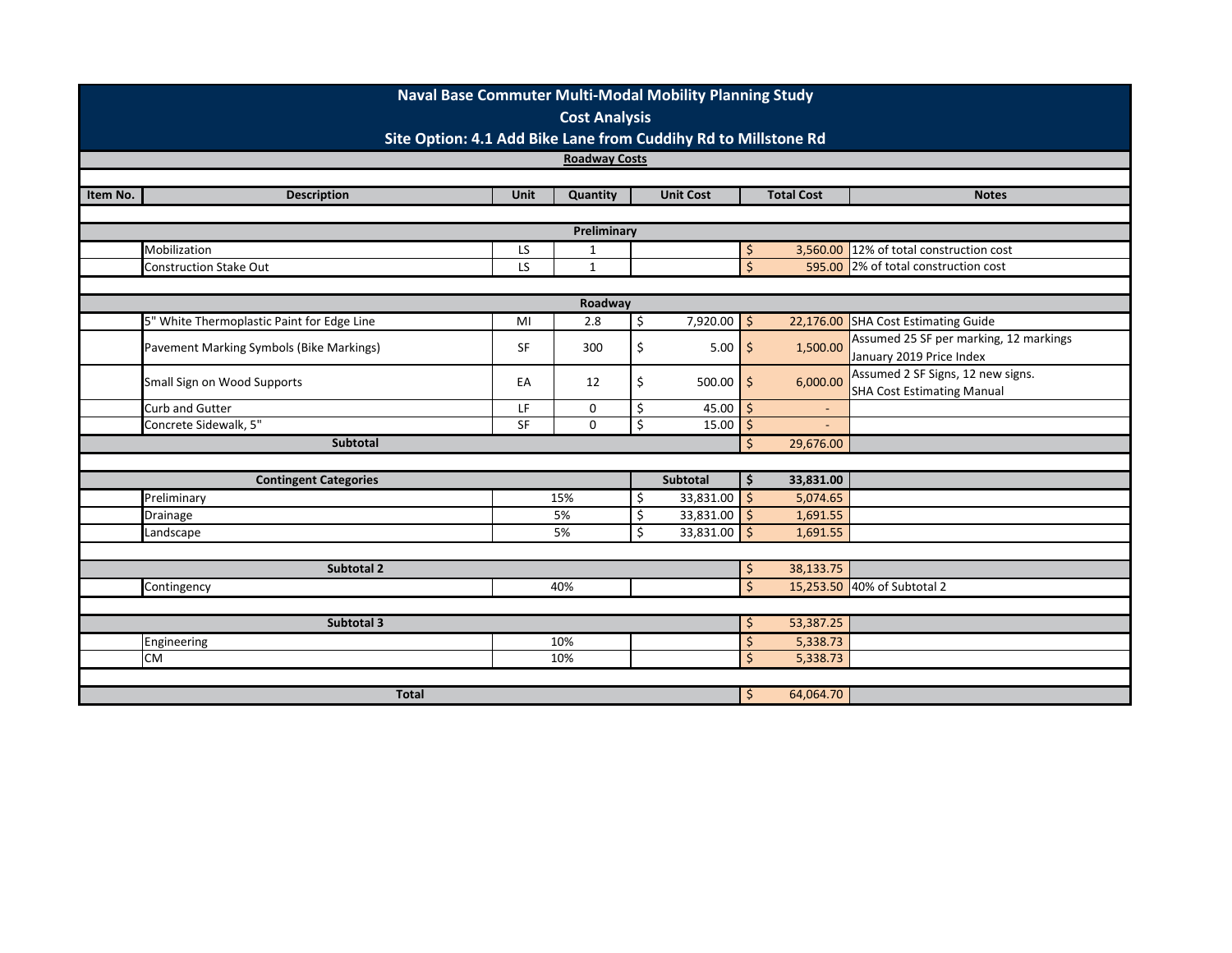|                                                                       | Naval Base Commuter Multi-Modal Mobility Planning Study<br><b>Cost Analysis</b> |             |                |    |                  |                    |                   |                                        |  |  |
|-----------------------------------------------------------------------|---------------------------------------------------------------------------------|-------------|----------------|----|------------------|--------------------|-------------------|----------------------------------------|--|--|
| Site Option: 4.2 Cuddihy Road and Buse Road Intersection Improvements |                                                                                 |             |                |    |                  |                    |                   |                                        |  |  |
|                                                                       | <b>Roadway Costs</b>                                                            |             |                |    |                  |                    |                   |                                        |  |  |
|                                                                       |                                                                                 |             |                |    |                  |                    |                   |                                        |  |  |
| Item No.                                                              | <b>Description</b>                                                              | <b>Unit</b> | Quantity       |    | <b>Unit Cost</b> |                    | <b>Total Cost</b> | <b>Notes</b>                           |  |  |
|                                                                       |                                                                                 |             |                |    |                  |                    |                   |                                        |  |  |
| Preliminary                                                           |                                                                                 |             |                |    |                  |                    |                   |                                        |  |  |
|                                                                       | Mobilization                                                                    | LS          | 1              |    |                  | \$                 | 8,395.00          | 12% of total construction cost         |  |  |
|                                                                       | <b>Construction Stake Out</b>                                                   | LS          | $\mathbf{1}$   |    |                  | $\mathsf{S}$       |                   | 1,400.00 2% of total construction cost |  |  |
|                                                                       |                                                                                 |             |                |    |                  |                    |                   |                                        |  |  |
|                                                                       |                                                                                 |             | Roadway        |    |                  |                    |                   |                                        |  |  |
|                                                                       | 5" White Thermoplastic Paint for Lane Line                                      | MI          | 0.09           | \$ | $7,920.00$ \$    |                    |                   | 750.00 SHA Cost Estimating Guide       |  |  |
|                                                                       | 5" White Thermoplastic Paint for Crosswalks                                     | MI          | 0.15           | \$ | 7,921.00         | $\zeta$            | 1,200.15          | <b>SHA Cost Estimating Guide</b>       |  |  |
|                                                                       | <b>Traffic Signal Timing Modification</b>                                       | LS          | $\mathbf 1$    | \$ | $7,000.00$ \$    |                    | 7,000.00          |                                        |  |  |
|                                                                       | Install Pedestrian Signal                                                       | EA          | 4              | Ś  | 15,000.00        | <sup>5</sup>       | 60,000.00         |                                        |  |  |
|                                                                       | Small Sign on Wood Supports                                                     | SF          | $\overline{2}$ | \$ | 500.00           | $\zeta$            | 1,000.00          |                                        |  |  |
|                                                                       | Concrete Sidewalk, 5"                                                           | SF          | 0              | \$ | 15.00            | Ś                  |                   |                                        |  |  |
|                                                                       | Subtotal                                                                        |             |                |    |                  | Ŝ.                 | 69,950.15         |                                        |  |  |
|                                                                       |                                                                                 |             |                |    |                  |                    |                   |                                        |  |  |
|                                                                       | <b>Contingent Categories</b>                                                    |             |                |    | Subtotal         | \$                 | 79,745.15         |                                        |  |  |
|                                                                       | Preliminary                                                                     |             | 15%            | \$ | $79,745.15$ \$   |                    | 11,961.77         |                                        |  |  |
|                                                                       | Drainage                                                                        |             | 5%             | \$ | $79,745.15$ \$   |                    | 3,987.26          |                                        |  |  |
|                                                                       | Landscape                                                                       |             | 5%             | \$ | $79,745.15$ \$   |                    | 3,987.26          |                                        |  |  |
|                                                                       |                                                                                 |             |                |    |                  |                    |                   |                                        |  |  |
|                                                                       | <b>Subtotal 2</b>                                                               |             |                |    |                  | \$                 | 89,886.44         |                                        |  |  |
|                                                                       | Contingency                                                                     |             | 40%            |    |                  | Ś                  |                   | 35,954.58 40% of Subtotal 2            |  |  |
|                                                                       |                                                                                 |             |                |    |                  |                    |                   |                                        |  |  |
|                                                                       | Subtotal 3                                                                      |             |                |    |                  | \$                 | 125,841.02        |                                        |  |  |
|                                                                       | Engineering                                                                     |             | 10%            |    |                  | \$                 | 12,584.10         |                                        |  |  |
|                                                                       | <b>CM</b>                                                                       |             | 10%            |    |                  | $\mathsf{\dot{S}}$ | 12,584.10         |                                        |  |  |
|                                                                       |                                                                                 |             |                |    |                  |                    |                   |                                        |  |  |
|                                                                       | <b>Total</b>                                                                    |             |                |    |                  | \$                 | 151,009.22        |                                        |  |  |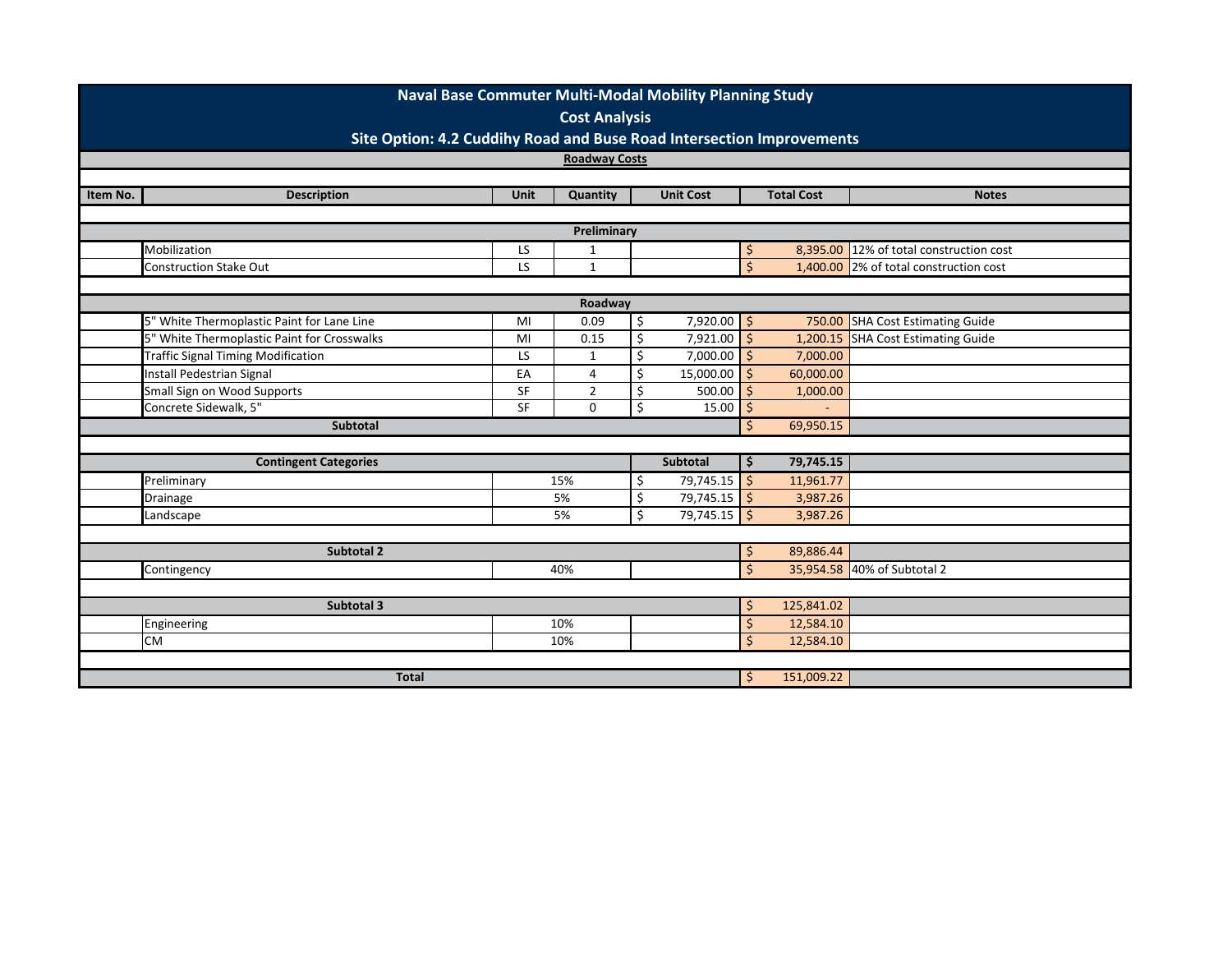| <b>Naval Base Commuter Multi-Modal Mobility Planning Study</b> |                              |         |              |    |                  |              |                   |                                         |  |  |  |  |
|----------------------------------------------------------------|------------------------------|---------|--------------|----|------------------|--------------|-------------------|-----------------------------------------|--|--|--|--|
|                                                                | <b>Cost Analysis</b>         |         |              |    |                  |              |                   |                                         |  |  |  |  |
| Site Option: 4.4 Widen Cedar Point Road for 5' Bike Lanes      |                              |         |              |    |                  |              |                   |                                         |  |  |  |  |
|                                                                | <b>Roadway Costs</b>         |         |              |    |                  |              |                   |                                         |  |  |  |  |
|                                                                |                              |         |              |    |                  |              |                   |                                         |  |  |  |  |
| Item No.                                                       | <b>Description</b>           | Unit    | Quantity     |    | <b>Unit Cost</b> |              | <b>Total Cost</b> | <b>Notes</b>                            |  |  |  |  |
|                                                                |                              |         |              |    |                  |              |                   |                                         |  |  |  |  |
| Preliminary                                                    |                              |         |              |    |                  |              |                   |                                         |  |  |  |  |
|                                                                | Mobilization                 | LS      | $\mathbf 1$  |    |                  | \$           |                   | 9,470.00 12% of total construction cost |  |  |  |  |
|                                                                | Construction Stake Out       | LS      | $\mathbf{1}$ |    |                  | $\mathsf{S}$ |                   | 1,580.00 2% of total construction cost  |  |  |  |  |
|                                                                |                              |         |              |    |                  |              |                   |                                         |  |  |  |  |
|                                                                |                              |         |              |    |                  |              |                   |                                         |  |  |  |  |
|                                                                | Roadway Widening - Collector | LANE-FT | 417          | \$ | $189.39$ \$      |              |                   | 78,914.14 SHA Cost Estimating Guide     |  |  |  |  |
|                                                                | Subtotal                     |         |              |    |                  |              | 78,914.14         |                                         |  |  |  |  |
|                                                                |                              |         |              |    |                  |              |                   |                                         |  |  |  |  |
|                                                                | <b>Contingent Categories</b> |         |              |    | <b>Subtotal</b>  | \$           | 89,964.14         |                                         |  |  |  |  |
|                                                                | Preliminary                  |         | 40%          | Ś  | $89,964.14$ \$   |              | 35,985.66         |                                         |  |  |  |  |
|                                                                | Drainage                     |         | 30%          |    | 89,964.14        | S.           | 26,989.24         |                                         |  |  |  |  |
|                                                                | Landscape                    |         | 6%           | Ś. | 89,964.14        | S.           | 5,397.85          |                                         |  |  |  |  |
|                                                                |                              |         |              |    |                  |              |                   |                                         |  |  |  |  |
|                                                                | Subtotal 2                   |         |              |    |                  | \$           | 147,286.89        |                                         |  |  |  |  |
|                                                                | Contingency                  |         | 40%          |    |                  | $\mathsf{S}$ |                   | 58,914.76 40% of Subtotal 2             |  |  |  |  |
|                                                                |                              |         |              |    |                  |              |                   |                                         |  |  |  |  |
|                                                                | Subtotal 3                   |         |              |    |                  | \$           | 206,201.64        |                                         |  |  |  |  |
|                                                                | Engineering                  |         | 10%          |    |                  | Ŝ            | 20,620.16         |                                         |  |  |  |  |
|                                                                | <b>CM</b>                    |         | 10%          |    |                  | Ś            | 20,620.16         |                                         |  |  |  |  |
|                                                                |                              |         |              |    |                  |              |                   |                                         |  |  |  |  |
|                                                                | <b>Total</b>                 |         |              |    |                  | \$           | 247,441.97        |                                         |  |  |  |  |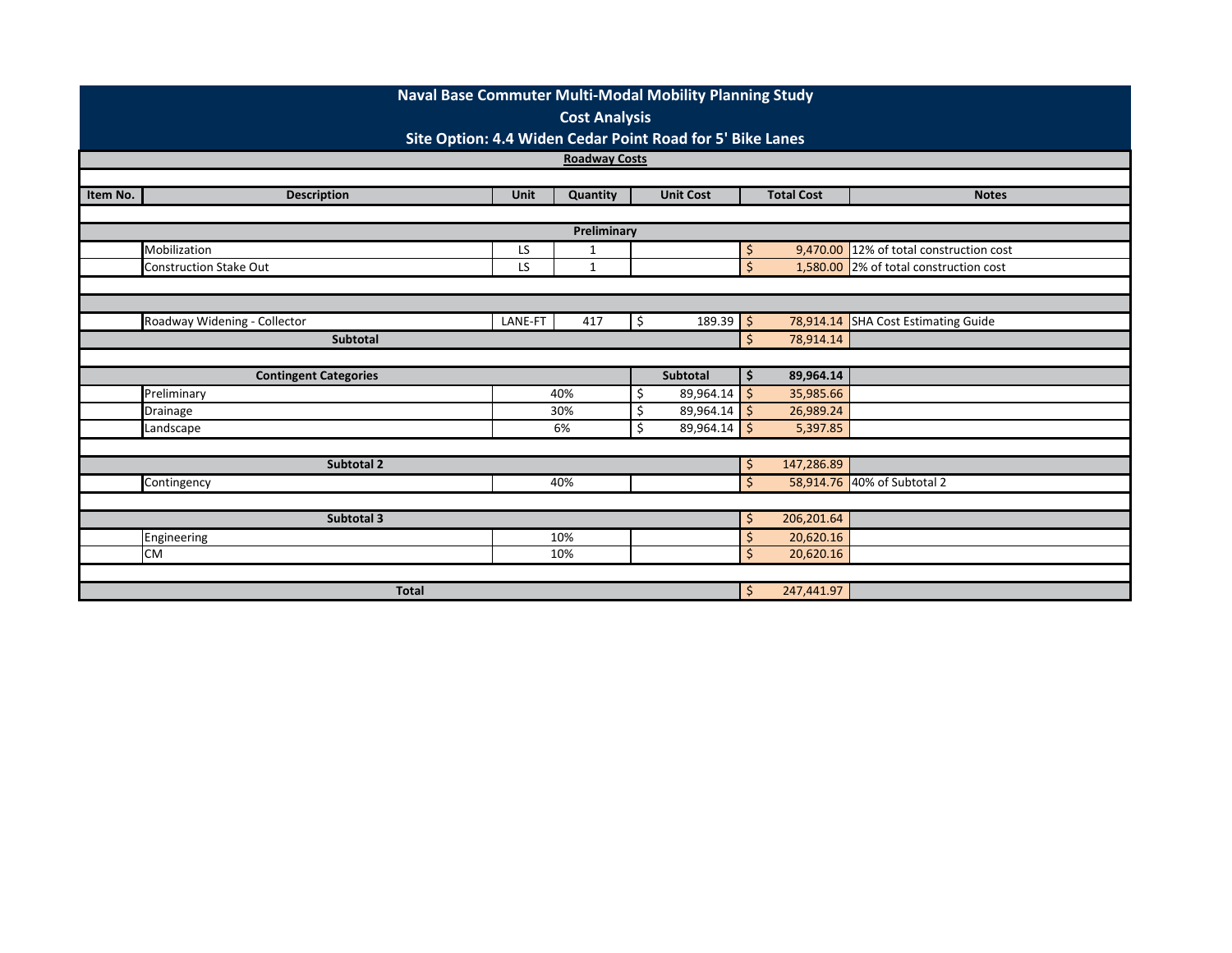|          | Naval Base Commuter Multi-Modal Mobility Planning Study<br><b>Cost Analysis</b> |                 |                             |    |                  |                                |                   |                                                                 |  |  |  |
|----------|---------------------------------------------------------------------------------|-----------------|-----------------------------|----|------------------|--------------------------------|-------------------|-----------------------------------------------------------------|--|--|--|
|          | Site Option: 4.5 Buse Rd and Liljencrantz Rd Intersection Improvements          |                 |                             |    |                  |                                |                   |                                                                 |  |  |  |
|          | <b>Roadway Costs</b>                                                            |                 |                             |    |                  |                                |                   |                                                                 |  |  |  |
|          |                                                                                 |                 |                             |    |                  |                                |                   |                                                                 |  |  |  |
| Item No. | <b>Description</b>                                                              | <b>Unit</b>     | Quantity                    |    | <b>Unit Cost</b> |                                | <b>Total Cost</b> | <b>Notes</b>                                                    |  |  |  |
|          |                                                                                 |                 |                             |    |                  |                                |                   |                                                                 |  |  |  |
|          |                                                                                 |                 | Preliminary                 |    |                  |                                |                   |                                                                 |  |  |  |
|          | Mobilization<br>Construction Stake Out                                          | LS<br><b>LS</b> | $\mathbf 1$<br>$\mathbf{1}$ |    |                  | \$<br>$\overline{\mathcal{S}}$ | 60.00<br>10.00    | 12% of total construction cost<br>2% of total construction cost |  |  |  |
|          |                                                                                 |                 |                             |    |                  |                                |                   |                                                                 |  |  |  |
|          | Roadway                                                                         |                 |                             |    |                  |                                |                   |                                                                 |  |  |  |
|          | 5" White Thermoplastic Paint for Edge Line                                      | MI              |                             | \$ | $7,920.00$ \$    |                                | $\blacksquare$    | <b>SHA Cost Estimating Guide</b>                                |  |  |  |
|          |                                                                                 | SF              |                             |    | $5.00$ \$        |                                | $\mathbf{r}$      | Assumed 25 SF per marking, 12 markings                          |  |  |  |
|          | Pavement Marking Symbols (Bike Markings)                                        |                 |                             | \$ |                  |                                |                   | January 2019 Price Index                                        |  |  |  |
|          | Small Sign on Wood Supports                                                     | EA              | 1                           | \$ | $500.00$ \$      |                                | 500.00            | Assumed 2 SF Signs, 12 new signs.                               |  |  |  |
|          |                                                                                 |                 |                             |    |                  |                                |                   | January 2019 Price Index                                        |  |  |  |
|          | Curb and Gutter                                                                 | LF              | 0                           | \$ | 45.00            | \$.                            | $\blacksquare$    |                                                                 |  |  |  |
|          | Concrete Sidewalk, 5"                                                           | <b>SF</b>       | $\Omega$                    | \$ | 15.00            | \$                             |                   |                                                                 |  |  |  |
|          | <b>Subtotal</b>                                                                 |                 |                             |    |                  | \$                             | 500.00            |                                                                 |  |  |  |
|          | <b>Contingent Categories</b>                                                    |                 |                             |    | Subtotal         | \$                             | 570.00            |                                                                 |  |  |  |
|          | Preliminary                                                                     |                 | 15%                         | Ś. | $570.00$ \$      |                                | 85.50             |                                                                 |  |  |  |
|          | Drainage                                                                        |                 | 5%                          | \$ | 570.00 \$        |                                | 28.50             |                                                                 |  |  |  |
|          | Landscape                                                                       |                 | 5%                          | \$ | 570.00 \$        |                                | 28.50             |                                                                 |  |  |  |
|          |                                                                                 |                 |                             |    |                  |                                |                   |                                                                 |  |  |  |
|          | Subtotal 2                                                                      |                 |                             |    |                  | \$                             | 642.50            |                                                                 |  |  |  |
|          | Contingency                                                                     |                 | 40%                         |    |                  | $\mathsf{\dot{S}}$             |                   | 257.00 40% of Subtotal 2                                        |  |  |  |
|          |                                                                                 |                 |                             |    |                  |                                |                   |                                                                 |  |  |  |
|          | Subtotal 3                                                                      |                 |                             |    |                  | \$                             | 899.50            |                                                                 |  |  |  |
|          | Engineering                                                                     |                 | 10%                         |    |                  | $\zeta$                        | 89.95             |                                                                 |  |  |  |
|          | <b>CM</b>                                                                       |                 | 10%                         |    |                  | $\mathsf{\dot{S}}$             | 89.95             |                                                                 |  |  |  |
|          |                                                                                 |                 |                             |    |                  |                                |                   |                                                                 |  |  |  |
|          | <b>Total</b>                                                                    | \$              | 1,079.40                    |    |                  |                                |                   |                                                                 |  |  |  |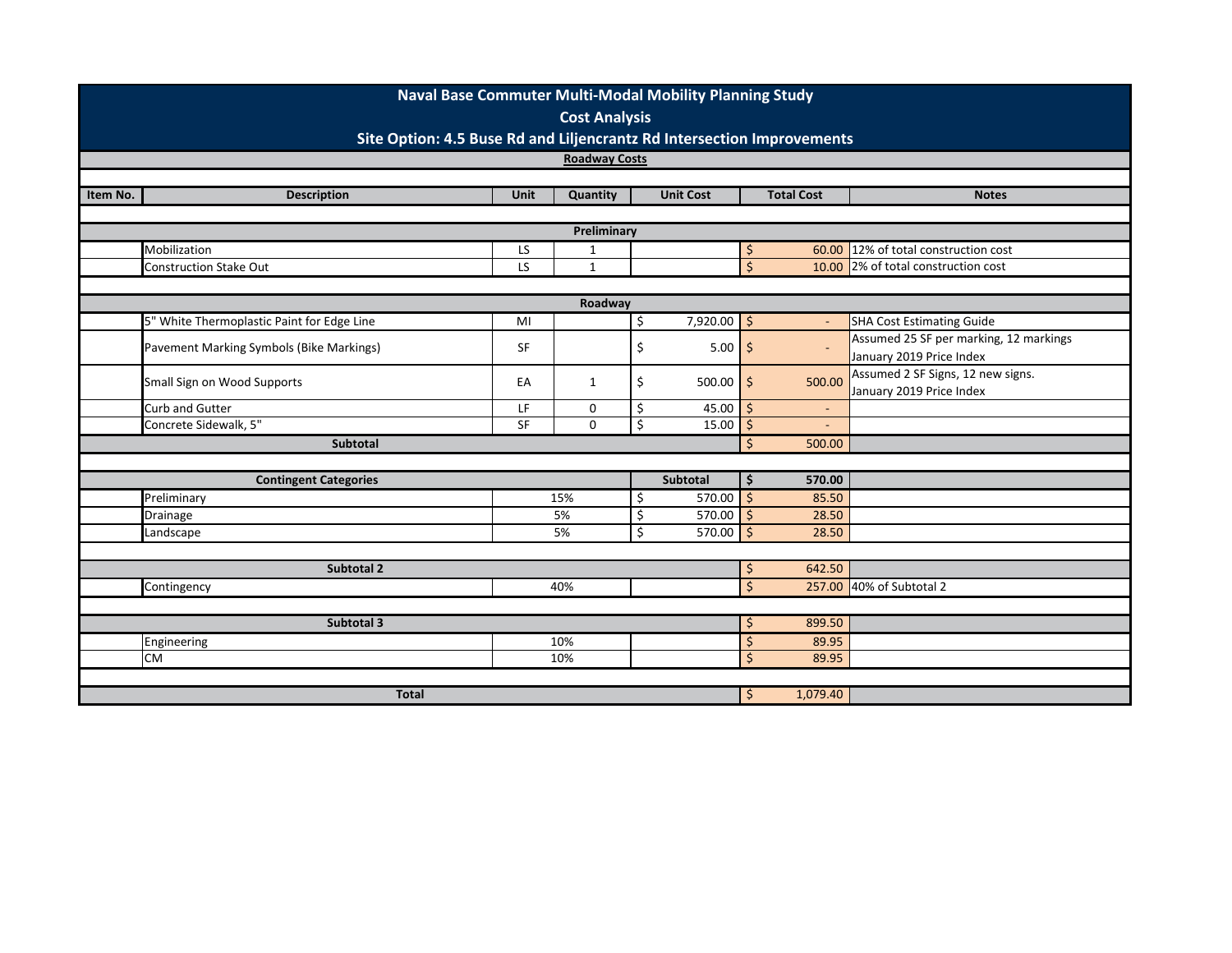| Naval Base Commuter Multi-Modal Mobility Planning Study                     |                               |             |              |    |                  |                    |                   |                                          |  |  |  |  |
|-----------------------------------------------------------------------------|-------------------------------|-------------|--------------|----|------------------|--------------------|-------------------|------------------------------------------|--|--|--|--|
|                                                                             | <b>Cost Analysis</b>          |             |              |    |                  |                    |                   |                                          |  |  |  |  |
| Site Option: 4.6 Extend a Ped/Bike Connection from Davis Spur Rd to Tate Rd |                               |             |              |    |                  |                    |                   |                                          |  |  |  |  |
|                                                                             | <b>Roadway Costs</b>          |             |              |    |                  |                    |                   |                                          |  |  |  |  |
|                                                                             |                               |             |              |    |                  |                    |                   |                                          |  |  |  |  |
| Item No.                                                                    | <b>Description</b>            | <b>Unit</b> | Quantity     |    | <b>Unit Cost</b> |                    | <b>Total Cost</b> | <b>Notes</b>                             |  |  |  |  |
| Preliminary                                                                 |                               |             |              |    |                  |                    |                   |                                          |  |  |  |  |
|                                                                             | Mobilization                  | LS          | 1            |    |                  | \$                 |                   | 21,115.00 12% of total construction cost |  |  |  |  |
|                                                                             | <b>Construction Stake Out</b> | LS          | $\mathbf{1}$ |    |                  | $\mathsf{\dot{S}}$ |                   | 3,520.00 2% of total construction cost   |  |  |  |  |
|                                                                             |                               |             |              |    |                  |                    |                   |                                          |  |  |  |  |
|                                                                             |                               |             |              |    |                  |                    |                   |                                          |  |  |  |  |
|                                                                             | Shared-Use Path               | LANE-FT     | 929          | \$ | $189.39$ \$      |                    |                   | 175,978.54 SHA Cost Estimating Guide     |  |  |  |  |
|                                                                             | <b>Subtotal</b>               |             |              |    |                  | Ś                  | 175,978.54        |                                          |  |  |  |  |
|                                                                             |                               |             |              |    |                  |                    |                   |                                          |  |  |  |  |
|                                                                             | <b>Contingent Categories</b>  |             |              |    | <b>Subtotal</b>  | \$                 | 200,613.54        |                                          |  |  |  |  |
|                                                                             | Preliminary                   |             | 40%          | Ś  | $200,613.54$ \$  |                    | 80,245.41         |                                          |  |  |  |  |
|                                                                             | Drainage                      |             | 30%          | Ś  | $200,613.54$ \$  |                    | 60,184.06         |                                          |  |  |  |  |
|                                                                             | Landscape                     |             | 6%           | Ś. | $200,613.54$ \$  |                    | 12,036.81         |                                          |  |  |  |  |
|                                                                             |                               |             |              |    |                  |                    |                   |                                          |  |  |  |  |
|                                                                             | Subtotal 2                    |             |              |    |                  | \$                 | 328,444.82        |                                          |  |  |  |  |
|                                                                             | Contingency                   |             | 40%          |    |                  | $\mathsf{S}$       |                   | 131,377.93 40% of Subtotal 2             |  |  |  |  |
|                                                                             |                               |             |              |    |                  |                    |                   |                                          |  |  |  |  |
|                                                                             | <b>Subtotal 3</b>             |             |              |    |                  | \$                 | 459,822.75        |                                          |  |  |  |  |
|                                                                             | Engineering                   |             | 10%          |    |                  | S                  | 45,982.28         |                                          |  |  |  |  |
|                                                                             | <b>CM</b>                     |             | 10%          |    |                  | $\mathsf{\dot{S}}$ | 45,982.28         |                                          |  |  |  |  |
|                                                                             |                               |             |              |    |                  |                    |                   |                                          |  |  |  |  |
|                                                                             | <b>Total</b>                  |             |              |    |                  | \$                 | 551,787.30        |                                          |  |  |  |  |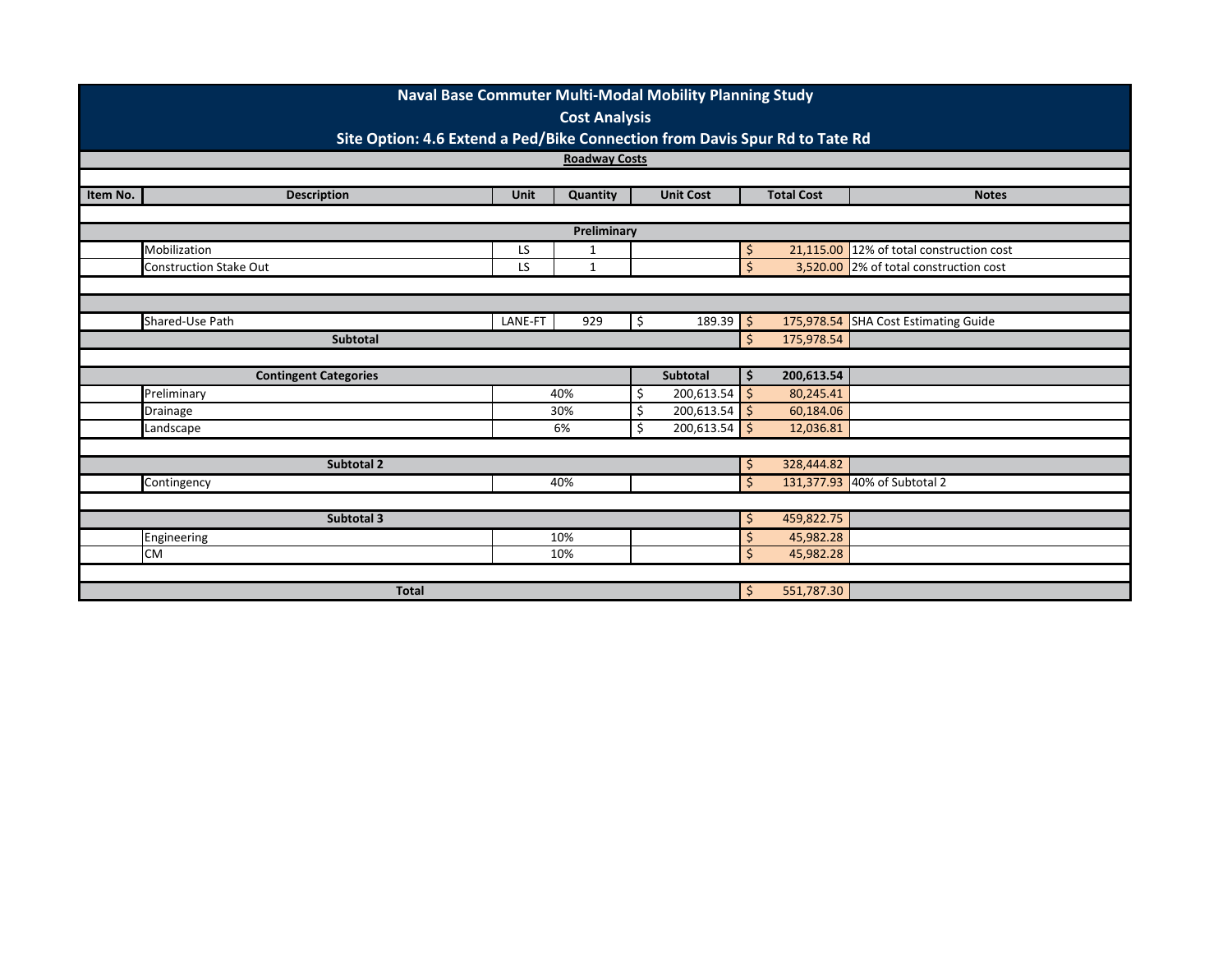|                                                                                                       | Naval Base Commuter Multi-Modal Mobility Planning Study<br><b>Cost Analysis</b> |             |                |    |                  |                    |                          |                                        |  |  |  |
|-------------------------------------------------------------------------------------------------------|---------------------------------------------------------------------------------|-------------|----------------|----|------------------|--------------------|--------------------------|----------------------------------------|--|--|--|
| Site Option: 4.7 Install Ped Signal at Cedar Point and Tate Road Intersection<br><b>Roadway Costs</b> |                                                                                 |             |                |    |                  |                    |                          |                                        |  |  |  |
|                                                                                                       |                                                                                 |             |                |    |                  |                    |                          |                                        |  |  |  |
| Item No.                                                                                              | <b>Description</b>                                                              | <b>Unit</b> | Quantity       |    | <b>Unit Cost</b> |                    | <b>Total Cost</b>        | <b>Notes</b>                           |  |  |  |
|                                                                                                       |                                                                                 |             |                |    |                  |                    |                          |                                        |  |  |  |
| Preliminary                                                                                           |                                                                                 |             |                |    |                  |                    |                          |                                        |  |  |  |
|                                                                                                       | Mobilization                                                                    | LS          | 1              |    |                  | \$                 | 8,040.00                 | 12% of total construction cost         |  |  |  |
|                                                                                                       | <b>Construction Stake Out</b>                                                   | LS          | $\mathbf{1}$   |    |                  | $\mathsf{S}$       |                          | 1,340.00 2% of total construction cost |  |  |  |
|                                                                                                       |                                                                                 |             |                |    |                  |                    |                          |                                        |  |  |  |
| Roadway                                                                                               |                                                                                 |             |                |    |                  |                    |                          |                                        |  |  |  |
|                                                                                                       | 5" White Thermoplastic Paint for Lane Line                                      | MI          |                | \$ | $7,920.00$ \$    |                    | $\blacksquare$           | <b>SHA Cost Estimating Guide</b>       |  |  |  |
|                                                                                                       | 5" White Thermoplastic Paint for Crosswalks                                     | MI          |                | \$ | 7,921.00         | $\zeta$            | $\omega$                 | <b>SHA Cost Estimating Guide</b>       |  |  |  |
|                                                                                                       | <b>Traffic Signal Timing Modification</b>                                       | LS          | $\mathbf{1}$   | \$ | $7,000.00$ \$    |                    | 7,000.00                 |                                        |  |  |  |
|                                                                                                       | Install Pedestrian Signal                                                       | EA          | $\overline{4}$ | Ś  | 15,000.00        | Ś                  | 60,000.00                |                                        |  |  |  |
|                                                                                                       | Sheet Aluminum Sign                                                             | SF          |                | \$ | 50.00            | $\mathsf{\dot{S}}$ | $\overline{\phantom{a}}$ |                                        |  |  |  |
|                                                                                                       | Concrete Sidewalk, 5"                                                           | SF          |                | \$ | 15.00            | Ś                  |                          |                                        |  |  |  |
|                                                                                                       | Subtotal                                                                        |             |                |    |                  | Ŝ.                 | 67,000.00                |                                        |  |  |  |
|                                                                                                       |                                                                                 |             |                |    |                  |                    |                          |                                        |  |  |  |
|                                                                                                       | <b>Contingent Categories</b>                                                    |             |                |    | Subtotal         | \$                 | 76,380.00                |                                        |  |  |  |
|                                                                                                       | Preliminary                                                                     |             | 15%            | \$ | $76,380.00$ \$   |                    | 11,457.00                |                                        |  |  |  |
|                                                                                                       | Drainage                                                                        |             | 5%             | \$ | 76,380.00 \$     |                    | 3,819.00                 |                                        |  |  |  |
|                                                                                                       | Landscape                                                                       |             | 5%             | \$ | 76,380.00 \$     |                    | 3,819.00                 |                                        |  |  |  |
|                                                                                                       |                                                                                 |             |                |    |                  |                    |                          |                                        |  |  |  |
|                                                                                                       | <b>Subtotal 2</b>                                                               |             |                |    |                  | \$                 | 86,095.00                |                                        |  |  |  |
|                                                                                                       | Contingency                                                                     |             | 40%            |    |                  | Ś                  |                          | 34,438.00 40% of Subtotal 2            |  |  |  |
|                                                                                                       |                                                                                 |             |                |    |                  |                    |                          |                                        |  |  |  |
|                                                                                                       | Subtotal 3                                                                      |             |                |    |                  | \$                 | 120,533.00               |                                        |  |  |  |
|                                                                                                       | Engineering                                                                     |             | 10%            |    |                  | \$                 | 12,053.30                |                                        |  |  |  |
|                                                                                                       | <b>CM</b>                                                                       |             | 10%            |    |                  | $\mathsf{\dot{S}}$ | 12,053.30                |                                        |  |  |  |
|                                                                                                       |                                                                                 |             |                |    |                  |                    |                          |                                        |  |  |  |
|                                                                                                       | <b>Total</b>                                                                    |             |                |    |                  | \$                 | 144,639.60               |                                        |  |  |  |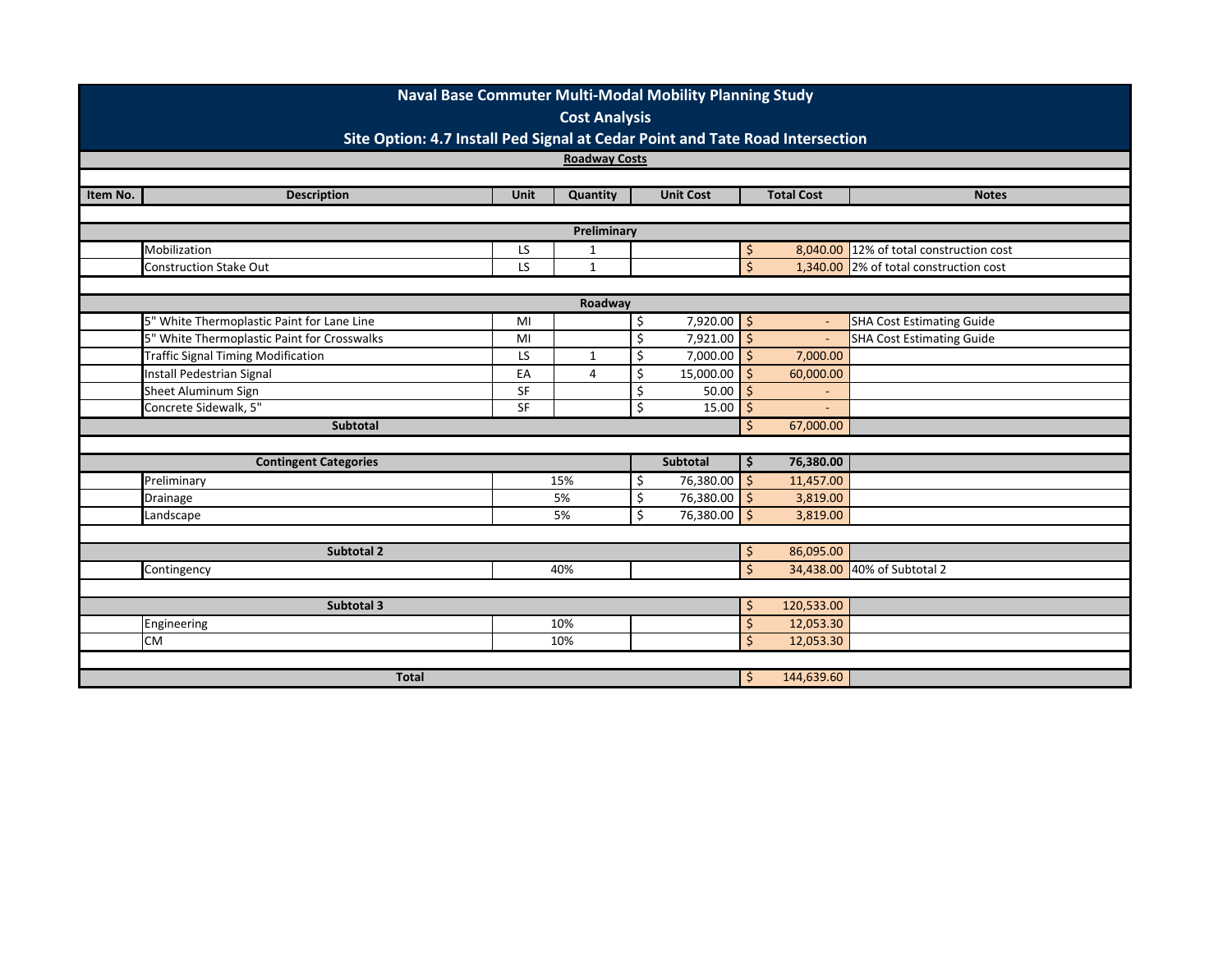|          | Naval Base Commuter Multi-Modal Mobility Planning Study<br><b>Cost Analysis</b> |                 |             |             |                  |                    |                   |                                        |  |  |  |  |
|----------|---------------------------------------------------------------------------------|-----------------|-------------|-------------|------------------|--------------------|-------------------|----------------------------------------|--|--|--|--|
|          | Site Option: 4.9 Re-Stripe Bike Loop around Base                                |                 |             |             |                  |                    |                   |                                        |  |  |  |  |
|          | <b>Roadway Costs</b>                                                            |                 |             |             |                  |                    |                   |                                        |  |  |  |  |
|          |                                                                                 |                 |             |             |                  |                    |                   |                                        |  |  |  |  |
| Item No. | <b>Description</b>                                                              | <b>Unit</b>     | Quantity    |             | <b>Unit Cost</b> |                    | <b>Total Cost</b> | <b>Notes</b>                           |  |  |  |  |
|          | Preliminary                                                                     |                 |             |             |                  |                    |                   |                                        |  |  |  |  |
|          | Mobilization                                                                    | LS              | 1           |             |                  | \$                 | 37,110.00         | 12% of total construction cost         |  |  |  |  |
|          | <b>Construction Stake Out</b>                                                   | LS              | $\mathbf 1$ |             |                  | $\zeta$            | 6,185.00          | 2% of total construction cost          |  |  |  |  |
|          |                                                                                 |                 |             |             |                  |                    |                   |                                        |  |  |  |  |
|          | Roadway                                                                         |                 |             |             |                  |                    |                   |                                        |  |  |  |  |
|          | 5" White Thermoplastic Paint for Edge Line                                      | MI              | 35.1        | $\varsigma$ | $7,920.00$ \$    |                    | 277,992.00        | <b>SHA Cost Estimating Guide</b>       |  |  |  |  |
|          | Pavement Marking Symbols (Bike Markings)                                        | <b>SF</b>       | 1,250       | \$          | $5.00$ \$        |                    | 6,250.00          | Assumed 25 SF per marking, 50 markings |  |  |  |  |
|          |                                                                                 |                 |             |             |                  |                    |                   | January 2019 Price Index               |  |  |  |  |
|          | Small Sign on Wood Supports                                                     | EA              | 50          | \$          | $500.00$ \$      |                    | 25,000.00         | Assumed 2 SF Signs, 50 new signs.      |  |  |  |  |
|          |                                                                                 |                 |             |             |                  |                    |                   | <b>SHA Cost Estimating Manual</b>      |  |  |  |  |
|          | Curb and Gutter<br>Concrete Sidewalk, 5"                                        | LF<br><b>SF</b> | 0<br>0      | \$<br>\$    | 45.00            | '\$                | ÷.                |                                        |  |  |  |  |
|          | Subtotal                                                                        |                 |             |             | 15.00            | \$                 |                   |                                        |  |  |  |  |
|          |                                                                                 |                 |             |             |                  | \$                 | 309,242.00        |                                        |  |  |  |  |
|          | <b>Contingent Categories</b>                                                    |                 |             |             | <b>Subtotal</b>  | \$                 | 352,537.00        |                                        |  |  |  |  |
|          | Preliminary                                                                     |                 | 15%         | Ŝ.          | $352,537.00$ \$  |                    | 52,880.55         |                                        |  |  |  |  |
|          | Drainage                                                                        |                 | 5%          | \$          | 352,537.00       | $\zeta$            | 17,626.85         |                                        |  |  |  |  |
|          | Landscape                                                                       |                 | 5%          | \$          | 352,537.00       | S,                 | 17,626.85         |                                        |  |  |  |  |
|          |                                                                                 |                 |             |             |                  |                    |                   |                                        |  |  |  |  |
|          | Subtotal 2                                                                      |                 |             |             |                  | \$                 | 397,376.25        |                                        |  |  |  |  |
|          | Contingency                                                                     |                 | 40%         |             |                  | $\mathsf{\dot{S}}$ |                   | 158,950.50 40% of Subtotal 2           |  |  |  |  |
|          |                                                                                 |                 |             |             |                  |                    |                   |                                        |  |  |  |  |
|          | Subtotal 3                                                                      |                 |             |             |                  | \$                 | 556,326.75        |                                        |  |  |  |  |
|          | Engineering                                                                     |                 | 10%         |             |                  | \$                 | 55,632.68         |                                        |  |  |  |  |
|          | <b>CM</b>                                                                       |                 | 10%         |             |                  | $\mathsf{\dot{S}}$ | 55,632.68         |                                        |  |  |  |  |
|          |                                                                                 |                 |             |             |                  |                    |                   |                                        |  |  |  |  |
|          | <b>Total</b>                                                                    |                 |             |             |                  | \$                 | 667,592.10        |                                        |  |  |  |  |